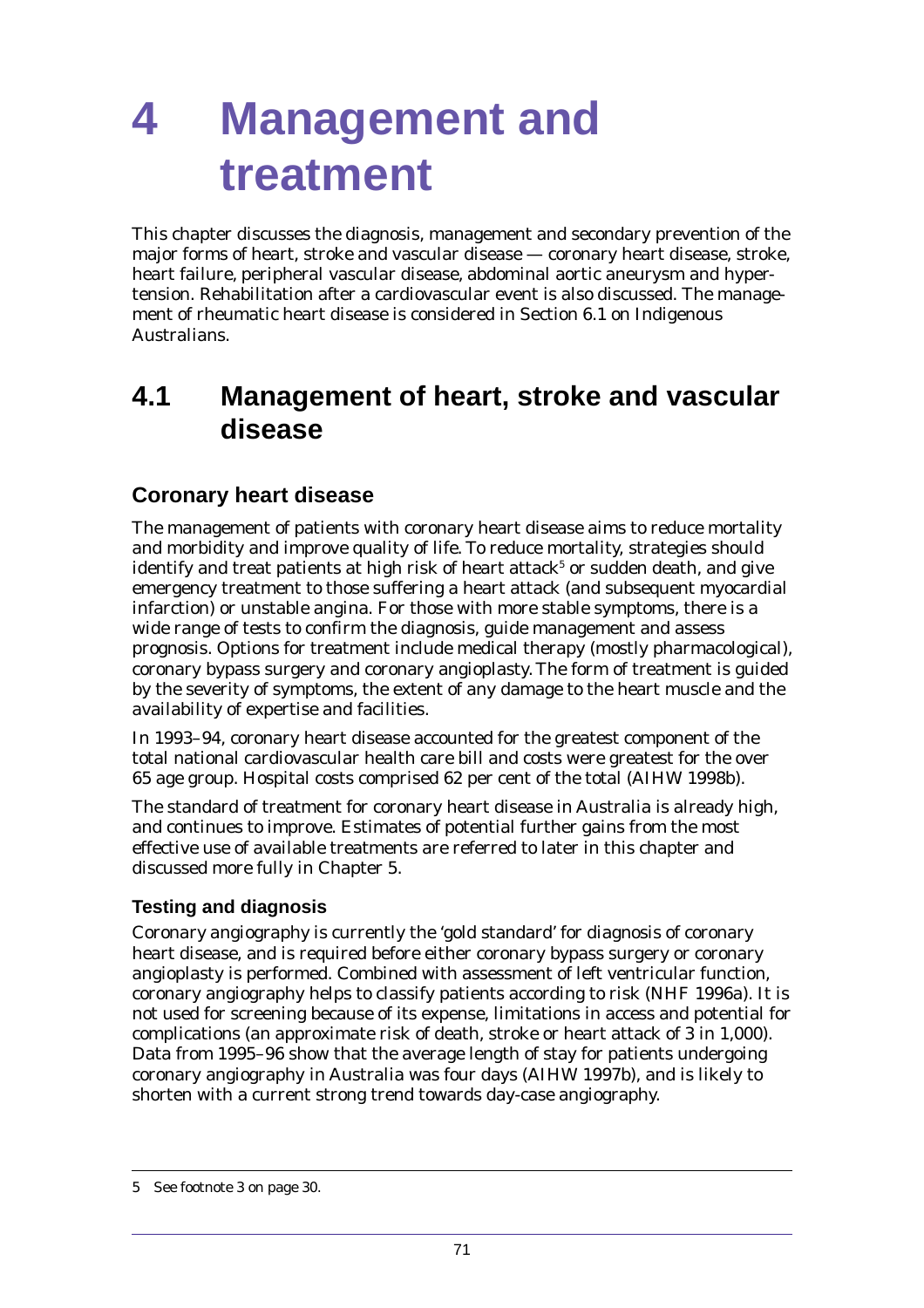*Indirect non-invasive tests* include resting electrocardiogram (ECG), exercise stress ECG, rest and stress nuclear perfusion (SPECT thallium or sestamibi scans) and blood pool imaging, rest or stress echocardiography, and continuous ambulatory (Holter) electrocardiography. These carry less risk for the individual than invasive tests, but have neither high sensitivity nor specificity for the diagnosis or prognosis of coronary heart disease, making them inappropriate for screening in people without symptoms.

Data from the AIHW for 1994–95 show peak use of cardiac testing in the 65–75 year age group, with a slightly lower rate in the 60–65 group. Because of demographic changes over the next 10 to 20 years, there will be a significant increase in the number of people in older age groups undergoing testing. There is also variation in rates of testing across Australia. Patients in rural or remote areas have to travel long distances for consultations with specialist cardiologists for assessment. Access in the future might be facilitated by the use of telemedicine, with infrastructure and funding mechanisms to enable rural doctors to contact cardiologists and transfer their patients for appropriate investigation and treatment.

### **Emergency treatment**

Over 70 per cent of coronary deaths in males and 55 per cent of coronary deaths in females occur before the victims reach hospital (Chambless et al 1997). Immediate treatment can avert death and minimise damage to the heart. A recent Australian report showed that 50 per cent of heart attack patients delay seeking treatment by more than six hours (Dracup et al 1997). Examination of an Australian public health campaign designed to reduce patient delay (Heart Week 1989) showed that it was ineffective (Bett et al 1993) and further research is required to develop effective methods for reducing this delay. In addition to patient delay, efforts are being directed at improving bystander cardiopulmonary resuscitation (CPR) and providing public access to defibrillation and quick response coronary care ambulances.

Mortality after heart attack remains significant despite major improvements in the use of coronary care units, drugs such as aspirin and thrombolytic therapy, and coronary angioplasty. It is estimated that for every hour delay before thrombolytic therapy is given for heart attack, 1.6 lives are lost for every 1,000 patients treated (Fibrinolytic Therapy Trialists' Collaborative Group 1994). A recent Australian study showed that the proportion of patients with heart attack seen by a doctor within 10 minutes of arrival at hospital was only 26 per cent, and only 40 per cent received thrombolytic therapy within one hour of arrival (Palmer et al 1998). Delays were much higher if a junior doctor evaluated the patient. This information has significant resource implications for the staffing of emergency rooms.

There is an increasing trend in Australia towards using stent implantation for the acute treatment of heart attack, based upon early studies showing improved outcomes (Suryapranata et al 1998). Currently, coronary angioplasty with stenting is usually considered for patients who cannot be given thrombolytic therapy or who are in early onset cardiogenic shock (Berger et al 1997; Antoniucci et al 1998).

Unstable angina has a lower rate of mortality than heart attack, but in the first year after diagnosis, the combined rate of death and non-fatal infarction approaches 10–15 per cent, with most events occurring in the first six weeks. Admissions to hospital for definite or suspected unstable angina considerably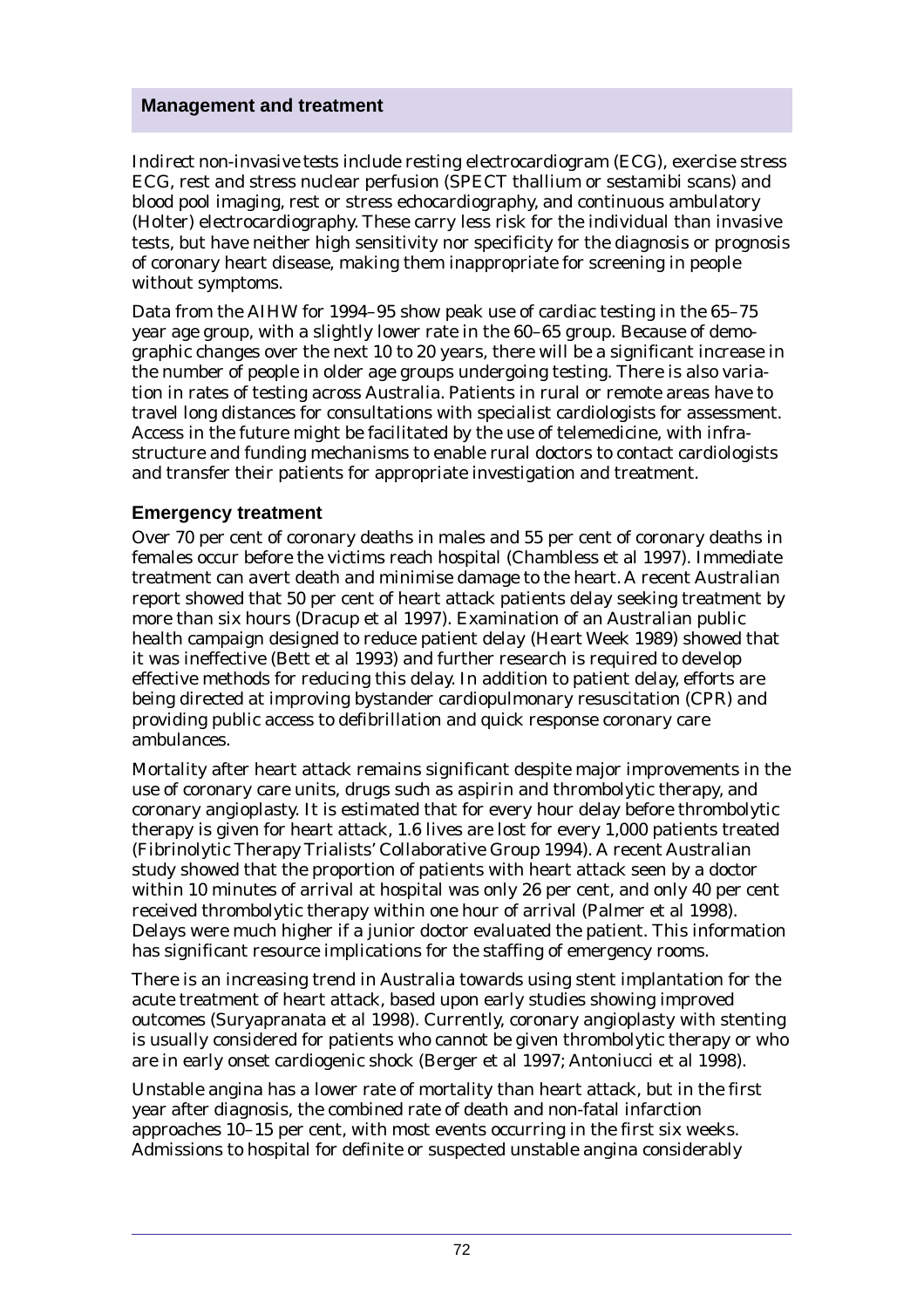outnumber those for heart attack, and lead to many referrals for coronary angiography (AIHW 1997b). Examination of treatment strategies therefore has major cost implications. The introduction of casemix funding in Victoria in 1993 was not associated with reductions in length of stay, time spent in the coronary care unit or adverse complications in patients with unstable angina, although there was a modest reduction in investigation costs (Kerr et al 1998).

Appropriate triage and risk stratification of patients facilitates appropriate use of coronary care and other hospital beds and can shorten hospital stay. Outcome data are necessary to document the clinical and cost-effectiveness of various treatment approaches, including the use of chest pain triage protocols, intermediate intensity cardiac nursed areas adjacent to coronary units, and guideline-based referral for angiography and revascularisation. Australian practice guidelines recommend early angiography in patients with high risk clinical features, but local data on implementation of 'best practice' or a mechanism for continued reappraisal of treatment strategies are not available (NHMRC 1996b).

### **Pharmacological treatment**

There is good evidence for the use of drugs in the treatment of coronary heart disease. Information about a number of these drugs in the secondary prevention of coronary heart disease is given in Section 4.2.

The main *thrombolytic therapies* are streptokinase, tPA and reteplase. The efficacy and effectiveness of thrombolytic therapy in limiting the size of myocardial infarction and improving long-term survival and other outcomes have been shown conclusively (GUSTO-1 Investigators 1996; ISIS-2 Collaborative Group 1993). The main drawback is serious bleeding, particularly intracranial haemorrhage (Berkowitz et al 1997). Streptokinase is less costly than tPA but in the GUSTO study tPA was more effective than streptokinase (GUSTO Investigators 1997).

*Aspirin*, alone or in combination with thrombolytic therapy, has been shown to reduce mortality in patients with heart attack and to reduce both mortality and heart attack rates in unstable angina (Goldstein et al 1996). Aspirin should be prescribed to all patients with heart attack or unstable angina, unless contraindications are present (see trend to increasing use in Table 4.1).

*Beta blockers* are used to treat patients with angina or hypertension and those with a previous history of heart attack. Trials have shown that the size of myocardial infarction can be limited and survival increased by treatment with beta blockers (Beta-Blocker Pooling Research Group 1988; Yusuf et al 1988a). Long-term treatment can reduce mortality and prevent further events. Beta blockers should be prescribed to all patients with heart attack, unless contraindications are present (see trend to increasing use in Table 4.1).

*Calcium channel blockers* are effective in reducing blood pressure and angina (Krickler 1987). There is no evidence that their routine use prevents death or heart attack, although some studies using the longer acting forms suggest a survival advantage (DAVIT Investigators 1990). There is also evidence that short-acting dihydropyridine derivatives can have deleterious effects (Furberg et al 1995). Diltiazem has an adverse prognostic effect on post-infarct patients with heart failure or a reduced ejection fraction (Goldstein et al 1991).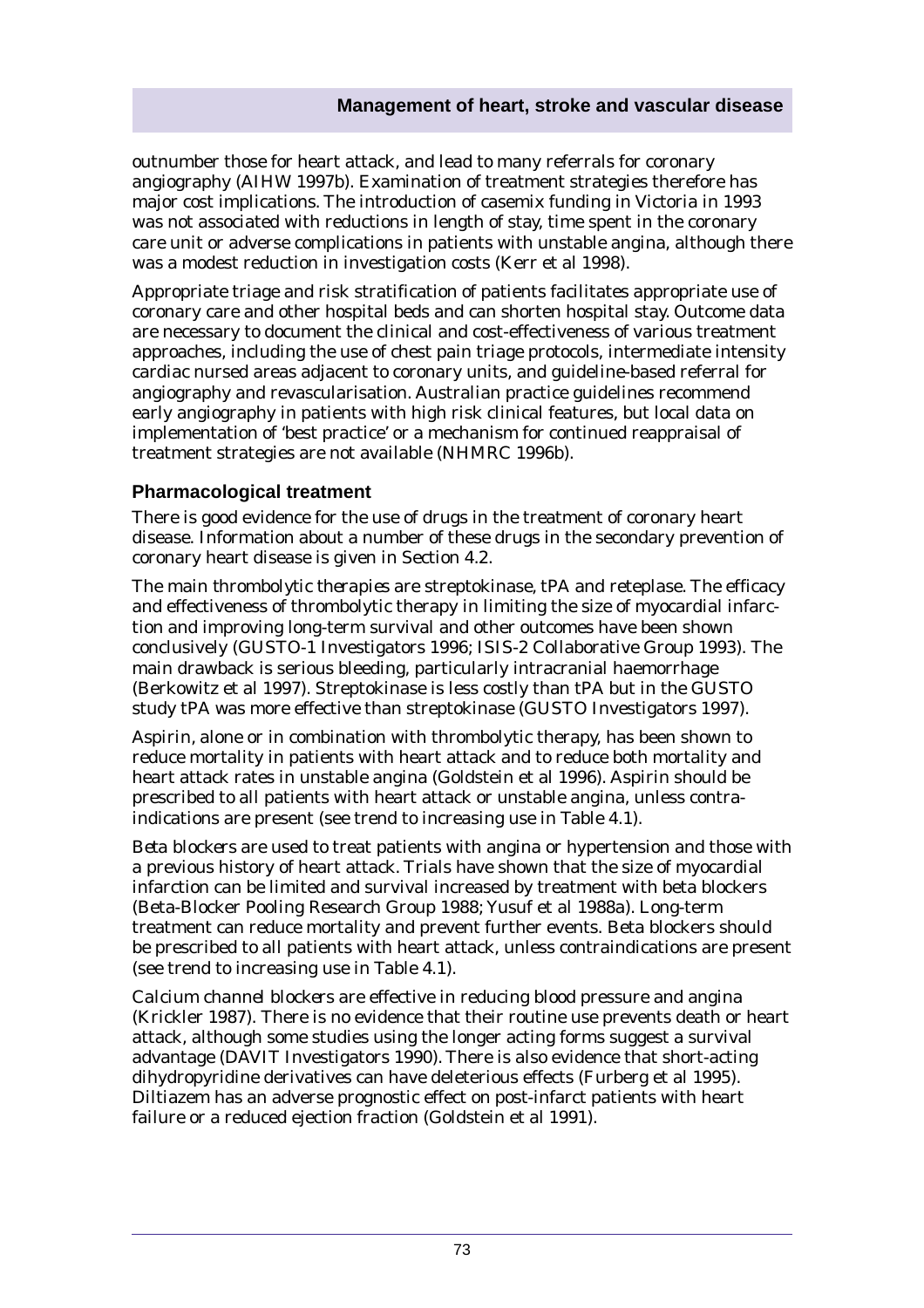*Angiotensin converting enzyme (ACE) inhibitors* are currently used widely in the treatment of hypertension and heart failure and have been shown to prevent the progressive enlargement of the heart following myocardial infarction (Pfeffer et al 1992). They also reduce mortality if given early during a heart attack (GISSI-3 Study Group 1996; ISIS-4 Collaborative Group 1995) and improve longer term survival (Latini et al 1995). ACE inhibitors should be prescribed to most patients with heart attack and all patients with heart failure, unless contraindications are present (see trend to increasing use in Table 4.1).

*Nitrates* effectively relieve and prevent symptoms but there is no evidence that long-term use reduces mortality. Use during heart attack has not been shown to reduce mortality (GISSI-3 Study Group 1996; ISIS-4 Collaborative Group 1995).

*Hormone replacement therapy* has been identified in observational studies to be associated with lower rates of coronary heart disease in post-menopausal women (Stampfer et al 1991). However, a recent large randomised trial in post-menopausal women with coronary disease showed no overall cardiovascular benefit over four years of follow-up (Hulley et al 1998).

|                                          | 1985 (%)     |                |              | 1991-1993 (%)  |              | <b>Estimated annual</b><br>change (%) |  |
|------------------------------------------|--------------|----------------|--------------|----------------|--------------|---------------------------------------|--|
| Drug treatment during<br>hospitalisation | <b>Males</b> | <b>Females</b> | <b>Males</b> | <b>Females</b> | <b>Males</b> | <b>Females</b>                        |  |
| Aspirin                                  | 35.10        | 29.70          | 85.70        | 76.50          | 6.77         | 6.18                                  |  |
| <b>ACE</b> inhibitors                    | 2.00         | 2.60           | 30.80        | 32.60          | 4.49         | 4.59                                  |  |
| Thrombolytic therapy                     | 6.00         | 1.60           | 44.80        | 39.10          | 5.18         | 4.96                                  |  |
| Beta blockers                            | 53.40        | 40.60          | 70.10        | 56.70          | 1.84         | 1.83                                  |  |
| Calcium channel blockers                 | 40.40        | 39.10          | 37.40        | 40.20          | $-1.49$      | $-0.80$                               |  |
| <b>Nitrates</b>                          | 81.10        | 71.40          | 86.20        | 78.10          | 0.66         | 0.36                                  |  |

**Table 4.1: A comparison of heart, stroke and vascular drug treatments in hospitals, 1985 and 1991–1993**

Source: Perth and Newcastle MONICA data.

As shown in Table 4.1, in Australia there has been a rapid increase in the use of aspirin, thrombolysis, beta blockers and ACE inhibitors from 1985 to 1991–1993.

A Commonwealth-initiated review of the cost-effectiveness of \$400 million Pharmaceutical Benefits Scheme (PBS) expenditure/year demonstrated that expenditure on ACE inhibitors could be justified when considered across diseases such as hypertension, congestive heart failure and after a heart attack, but that expenditure on calcium antagonists across hypertension and angina was less well supported.

### **Invasive procedures and cardiac surgery**

*Coronary bypass surgery* (also known as coronary artery bypass grafting or CABG) reduces mortality in patients with left main artery disease (Chaitman et al 1981) or multivessel disease and impaired ventricular function (Mock et al 1982). Newer methods of treatment such as less invasive procedures with patients not on cardiopulmonary bypass (Benetti et al 1991) or with limited thoracotomies (Calafiore et al 1996) may reduce discomfort and length of stay in hospital but cannot be used for all patients.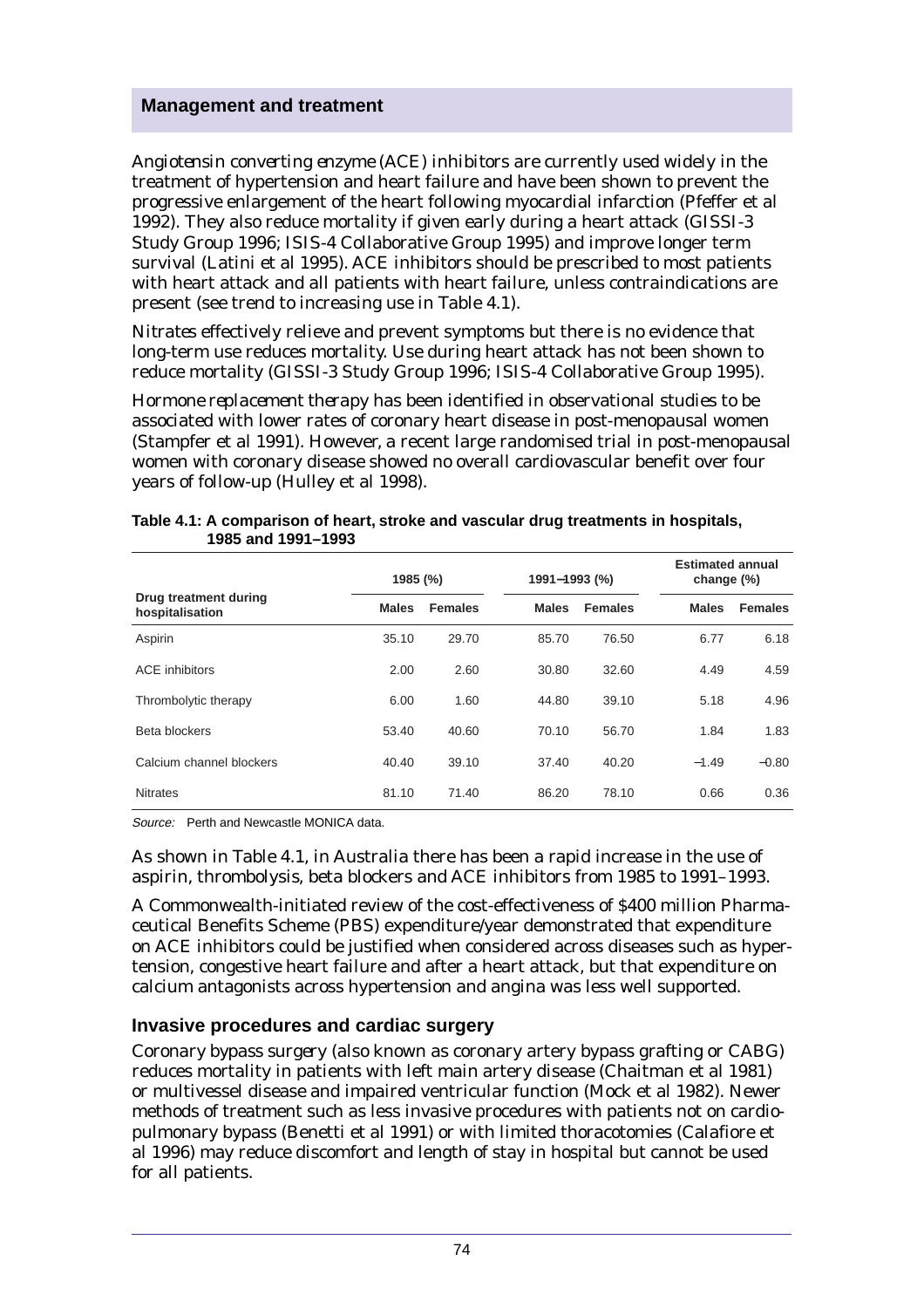Valve replacement surgery,<sup>6</sup> most commonly aortic and mitral, is indicated for symptomatic valvular heart disease or progressive left ventricular dysfunction. Mitral valve repair is increasingly being used to treat selected patients with mitral regurgitation, and catheter-based, non-operative balloon mitral valvotomy is used for treatment of most patients with mitral stenosis.

*Coronary angioplasty* (also known as percutaneous transluminal coronary angioplasty or PTCA) leads to greater relief of anginal symptoms in patients with single and double vessel disease (Folland et al 1997; Parisi et al 1992), as well as sustained improvement in quality of life scores (Folland et al 1997), compared with medical therapy. Overall, with longer follow-up, costs tend to approximate those of patients treated with anti-anginal drugs (Parisi et al 1992). Use of the intravenous platelet receptor blocker abciximab (Reopro) has been shown to enhance the safety of coronary angioplasty in either low or high-risk patients (EPIC Investigators 1994; EPILOG Investigators 1997) and its widespread use will carry significant early cost implications.

Coronary angioplasty can also be used for the treatment of heart attack. Several studies have demonstrated benefits of coronary angioplasty over thrombolytic therapy (Grines et al 1993; Zijlstra et al 1993; Gibbons et al 1993; GUSTO Investigators 1997), and it has a particular role in patients who cannot have thrombolytic therapy or who have severe heart failure or cardiogenic shock.

*Stent implantation* reduces early coronary closure and early complications following coronary angioplasty, as well as reducing the rate of reblockage of coronary arteries in medium to long-term follow-up (Fischman et al 1994; Serruys et al 1994). Outcomes are also improved by the addition of newer and more effective antiplatelet therapies (EPISTENT Investigators 1998). Further trials using early stenting for heart attack (Suryapranata et al 1998) have suggested early benefits when compared with coronary angioplasty alone. If corroborated, these studies may make early stent implantation the treatment of choice for heart attack, with major potential implications for resources.

The treatment of multivessel coronary disease with stents is currently being investigated overseas and within Australia. Multivessel angioplasty was performed in only 8 per cent of procedures in Australia in 1994. If this technique is found to be safe and effective, it is likely that the rate of coronary angioplasty and stenting will increase significantly, removing some pressure from coronary bypass waiting lists. There is an urgent need to support registries to gather long-term data on outcomes and provide evidence of efficacy of coronary angioplasty and stent treatment strategies.

*Rates of bypass surgery and coronary angioplasty*. There is wide variation between the States in rates of bypass surgery and coronary angioplasty (NHF 1996a; 1996b). States with low rates of surgery and coronary angioplasty usually have more limited access to facilities, cardiac surgeons and interventional cardiologists in their public hospitals. The current NHF cardiac surgical registry data are limited to procedural numbers and perioperative mortality. Other complications such as stroke, and follow-up data on health outcomes, are not available. The data are not up to date and, in addition, are likely to contain inaccuracies which are inherent in the compilation of historical data. Newer methods of registry management are being assessed.

<sup>6</sup> Valve surgery pertains particularly to rheumatic heart disease and heart failure but is placed in this section for convenience.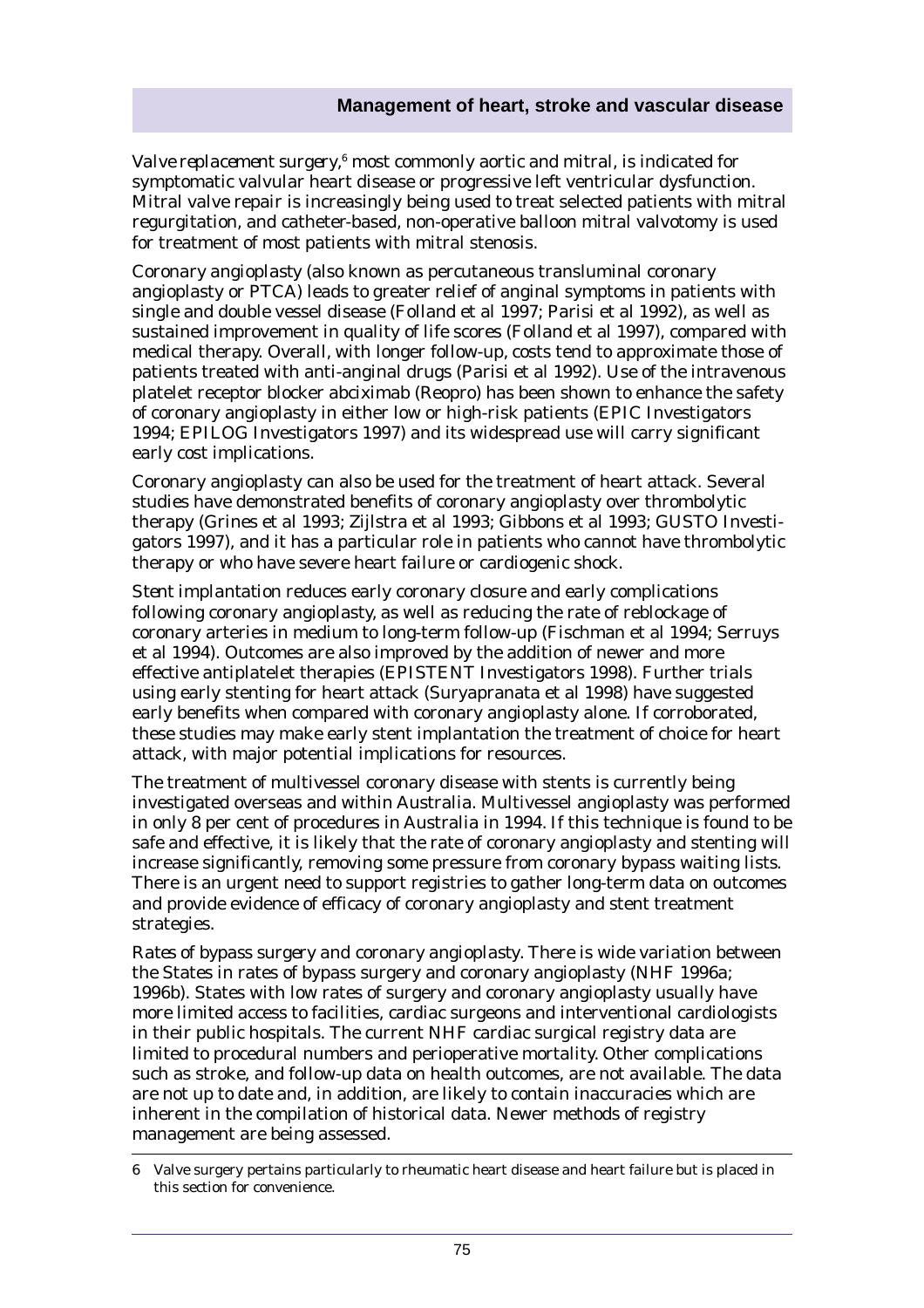An increasing number of patients who have had previous bypass surgery are presenting with recurrent pain and occluded grafts. These will place an increasing burden on the hospital system and their management is often difficult or complicated, with re-operations carrying an operative mortality of 7.7 per cent (NHF 1996b). Coronary angioplasty or stenting and palliative medical therapy may be used in selective cases. Further research into risk profile reduction or other strategies for prolonging graft survival need to be evaluated.

NHF registry data (NHF 1996a) show that stents were used in 9.2 per cent of cases in 1994. Unpublished industry data suggest that the level of stent implantation in 1998 exceeded 70 per cent of all coronary angioplasty procedures. A national coronary angioplasty database committee is currently investigating electronic transmission of data so that rapid reporting of procedures and their outcomes can be obtained (see Section 7.2 on information management). There is an urgent need to support such registries to gather long-term data on outcomes and provide evidence of efficacy of coronary angioplasty and stent treatment strategies. It seems unlikely that acute coronary angioplasty can be performed cost-effectively outside major metropolitan hospitals but studies are required to demonstrate that outcomes are worse in the areas with the lowest bypass and coronary angioplasty rates.

The social and work-related outcomes for heart attack, coronary bypass surgery and coronary angioplasty patients are important and the percentage of eligible patients returning to the workforce within six months is an important indicator. Waiting times to receive cardiac services carry significant social and economic costs and are often critical in determining whether the patient returns to work at all.

The *implantable cardiac defibrillator (ICD)* has emerged as the most effective tool in preventing sudden cardiac death in people at high risk of life-threatening dysrhythmia (Garrat 1998). Its use is likely to expand significantly, becoming an important item on hospital budgets. The AVID trial (AVID Investigators 1997) demonstrated a clear survival benefit of the ICD over best drug treatment in patients with cardiac arrest or hypotensive ventricular tachycardia. The MADIT trial (Moss et al 1996) showed that the benefit extends to patients with impaired ventricular function (ejection fraction <0.35) or asymptomatic non-sustained ventricular tachycardia after heart attack.

In Australia in 1995–96, implantable cardiac defibrillators were used at an agestandardised rate of 2.4 in males and 0.8 in females per 100,000 population, with a total of 297 procedures performed (AIHW 1997b). International usage of the ICD ranges from 0.4 implants per 100,000 population in the United Kingdom to 8.9 implants per 100,000 population in the United States (Garrat 1998). A steep rise in ICD use in Australia is likely to occur as the indications of ICD implantation are extended to post-infarct patients as defined in the MADIT trial. A rate of implantation similar to the 1996 US rate (8.9/100,000) is likely and has major cost implications.

There is a rapid growth in development of *new technologies* in revascularisation, ensuring that recommendations are out of date within two years. Some new technologies with potential to reduce morbidity and mortality are coated stents; use of irradiation within stents; minimally invasive coronary bypass surgery; surgery without the use of cardiopulmonary bypass; biological modulation of vein grafts to increase graft longevity; biological modulation of restenosis after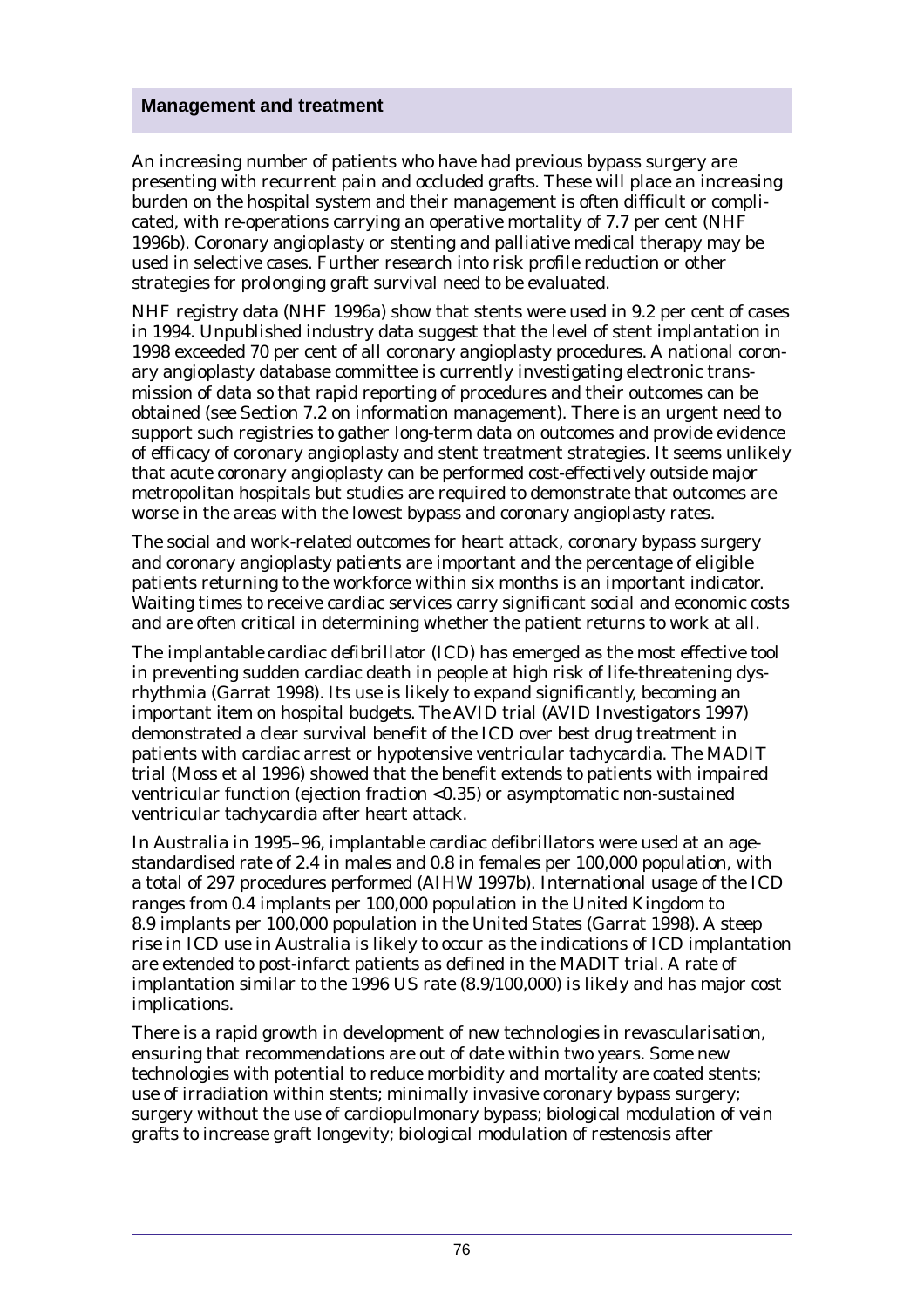angioplasty; and biological techniques to induce formation of new blood vessels to overcome occlusion. These new technologies must be evaluated in studies to show appropriate cost-effectiveness.

### **Potential gains from acute management of coronary heart disease**

Along with estimates of the cumulative effects of risk factor reduction on coronary heart disease risk discussed in Chapter 3, the University of Newcastle is also assessing the potential effects of treatment on risk of death during an acute event. Estimates, summary data and the assumptions on which the estimates are based are given in Chapter 5. Results indicate that the use of aspirin, ACE inhibitors and thrombolytic therapy significantly reduces the risk of death during an acute event. Earlier use of thrombolytic therapy improves its benefits, and beta blockers can also improve outcomes in this context.

### **Key points — Management of coronary heart disease**

- Although prompt aspirin and reperfusion therapy have been shown to be highly effective, too few eligible patients with heart attack receive them. In addition, too few patients with unstable angina receive aspirin and heparin.
- Half of all patients with heart attack take more than six hours to seek treatment.
- Early angiography and revascularisation are not available in all hospitals, which may affect the outcomes of their patients. Conversely, potential overuse of early angiography and revascularisation in hospitals with facilities may increase costs without improving outcomes. The collection of outcome data for acute coronary syndromes would help to resolve these points.
- There is regional variation in use of cardiac surgery and coronary angioplasty in Australia, with limited access to facilities and specialists causing long waiting times in some States.
- The demand for angioplasty is likely to increase as it may become the preferred emergency treatment for heart attack, and is currently indicated in early onset cardiogenic shock or when thrombolysis is contraindicated.
- The availability of Australian data on short and long-term outcomes following cardiac surgery and coronary angioplasty would help to clarify the roles of each intervention in various patient groups.

# **Stroke**

The management of individual patients with stroke is influenced by the stroke's cause, type and severity. All patients with suspected acute stroke should be clinically assessed to confirm the diagnosis, the lesion location, the likely pathology and cause and the stroke's functional effects. In Australia, about 80 per cent of patients presenting with acute stroke are admitted to hospital. Acute inpatient care for patients with stroke should be organised and undertaken within dedicated units by a multidisciplinary stroke service (Stroke Unit Trialists' Collaboration 1997a; 1997b).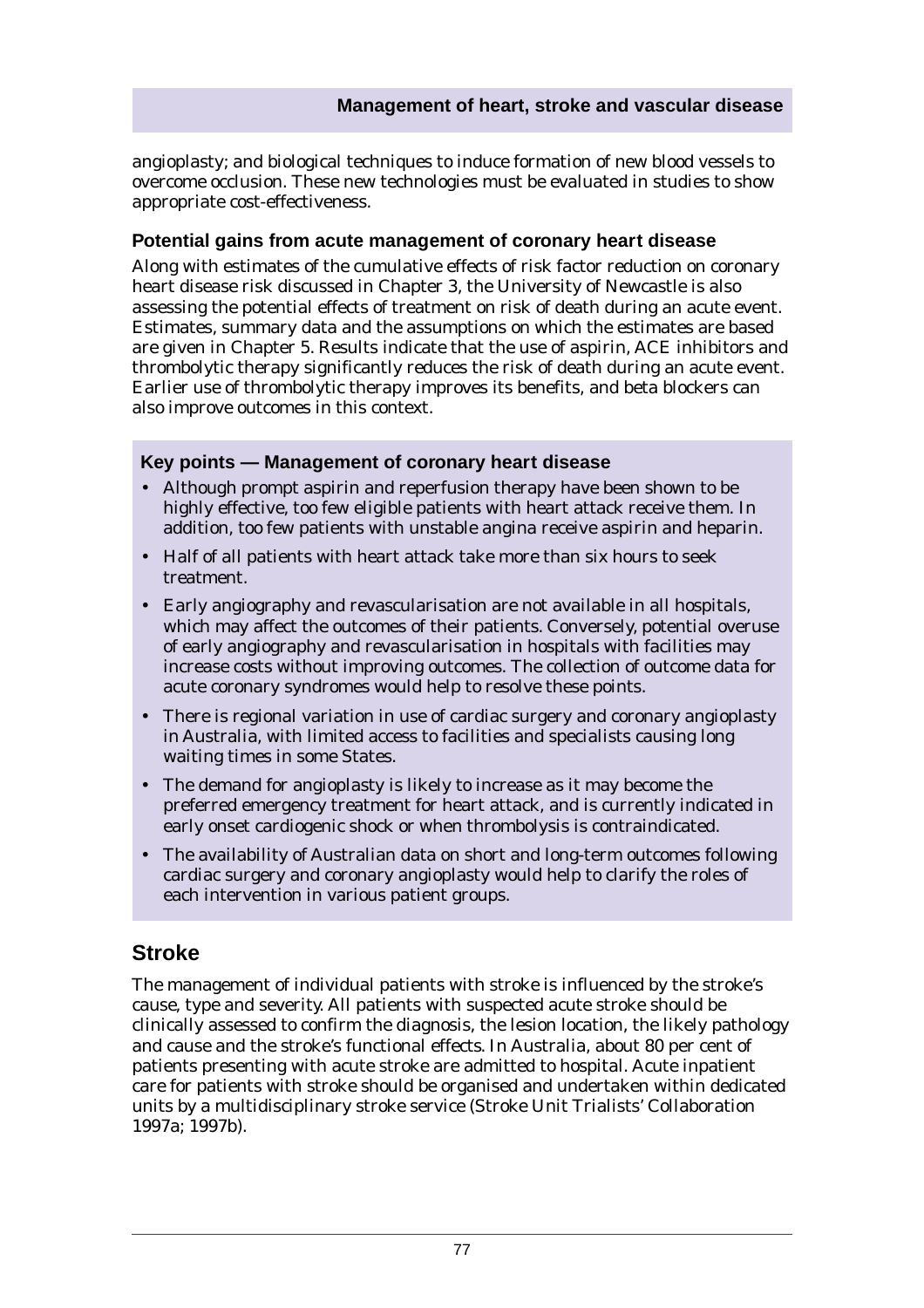### **Testing and diagnosis**

The clinical diagnosis of stroke requires considerable expertise, particularly in the first few hours when the history may be unclear because the patient is unconscious or confused. In about 15 per cent of patients initially diagnosed with stroke, an alternative (and often treatable) problem becomes apparent (eg epilepsy, brain tumour, subdural haematoma, hypoglycaemia, encephalitis) (Warlow et al 1996).

*Computerised tomography (CT)* scanning of the brain can be used to support clinical diagnosis of stroke. Its main role is to distinguish between the major stroke types — cerebral infarction, cerebral haemorrhage and subarachnoid haemorrhage. It is essential that all patients with acute stroke undergo CT brain scanning as soon as possible, preferably within 48 hours and no later than seven days after the stroke. Approximately 80 per cent of patients with suspected acute stroke had a CT scan in Perth during 1989–90 (Anderson et al 1993a) and 90 per cent in Melbourne during 1997 (Donnan et al 1997).

### **Emergency treatment**

Stroke is now recognised as a medical emergency. Emergency treatment of stroke is critical to limit damage to the brain, and prevention of complications and recurrent stroke events is also important. In many States, ambulance services have stroke registered as a priority one service.

The emergency treatment of acute stroke encompasses early access to organised care in a stroke unit, which includes appropriate nursing and allied health care, general medical care, and specific medical and surgical therapy.

### **Stroke units**

Stroke units have a coordinated approach to the management of stroke, with staffing by a multidisciplinary team of experts. Early access to rehabilitation is an important component of care.

A meta-analysis of all existing randomised trials of management within stroke units compared with general wards found that specialised units reduce the odds of death and dependency after stroke by about 29 per cent (Stroke Unit Trialists' Collaboration 1997a; 1997b). The effect appears to be most evident during the early post-stroke phase and is independent of severity of the stroke at entry. This care is associated with a reduction in complications such as pressure sores and contractures, urinary tract infection, aspiration pneumonia, venous thrombo-embolism and depression. Studies have also shown that stroke unit care improves aspects of long-term quality of life for stroke patients (Indredavik et al 1998).

There were approximately 20 stroke units or services in Australia in 1998. Each treated between 300 and 600 patients a year, representing only about 25 per cent of the total burden of acute stroke.

### **Pharmacological treatment**

*Aspirin* is the only antiplatelet agent proven to be effective in the treatment of acute stroke. When given within 48 hours of the onset of an ischaemic stroke, it reduces early recurrent ischaemic stroke by about 28 per cent. Treating 1,000 patients with aspirin prevents about five recurrent strokes and nine non-fatal strokes or deaths in the first few weeks, and about 13 dead or dependent patients at several weeks or months follow-up. Early aspirin therapy also reduces the risk of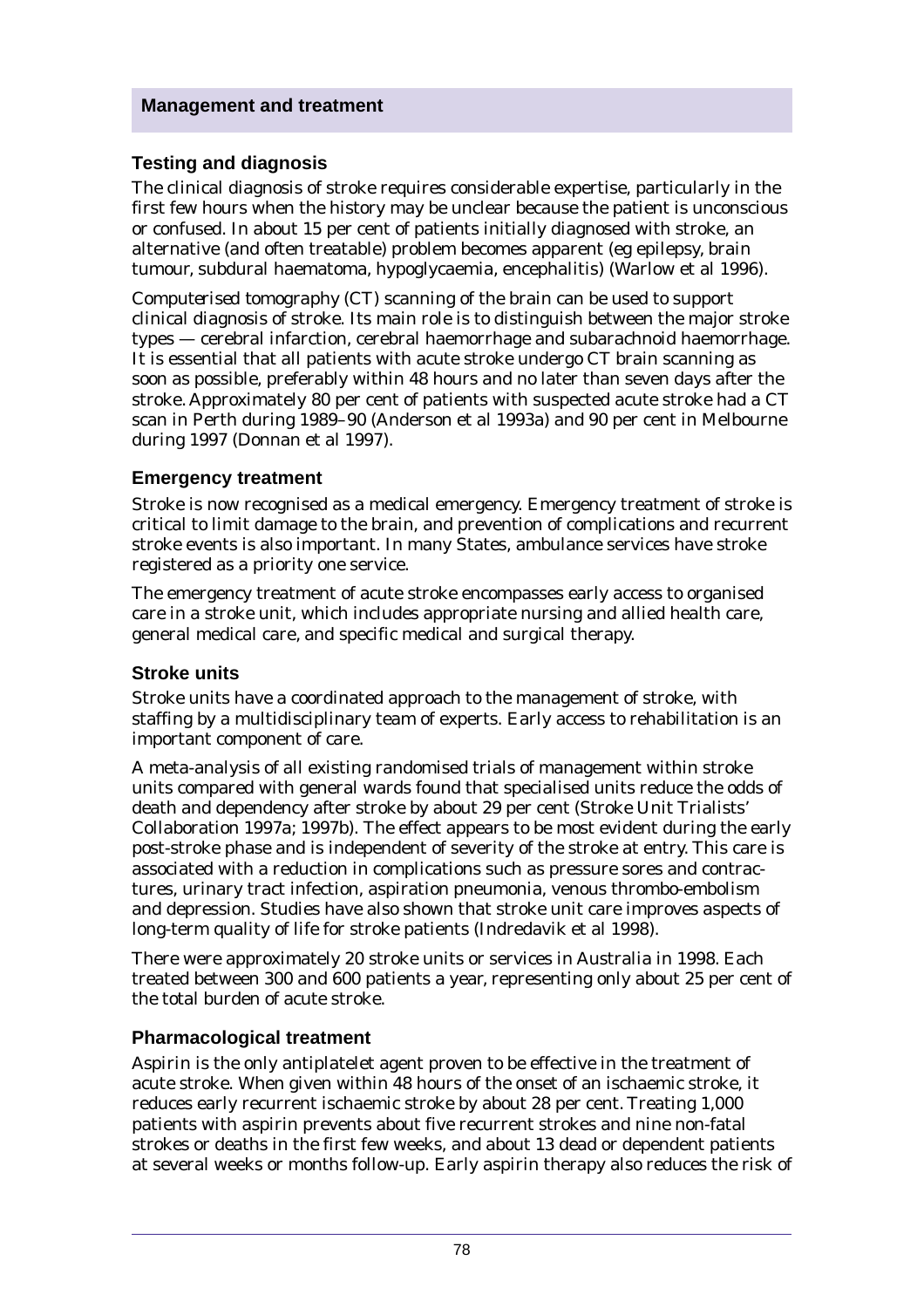death and dependency at one to six months after stroke (CAST Collaborative Group 1997; International Stroke Trial Collaborative Group 1997).

*Anticoagulants* (ie heparin and heparinoids) have not been shown to be effective in the treatment of acute ischaemic stroke, even in patients with atrial fibrillation. Data from 16 randomised trials in more than 20,000 patients indicate that anticoagulation for acute ischaemic stroke is not associated with an overall reduction in death or disability because any decrease in recurrent ischaemic stroke is offset by an increase in haemorrhagic stroke (Hankey 1998).

*Thrombolysis* is being used increasingly in the United States in line with the United States Food and Drug Administration recommendations, but in Australia and other countries it is still regarded as an experimental treatment.

A statistical overview of twelve randomised trials of thrombolysis using tPA, streptokinase or urokinase within three to six hours of onset of ischaemic stroke, indicates that thrombolysis is associated with an excess *early hazard* of early symptomatic intracranial haemorrhages and early deaths but an *overall net benefit* of fewer people being dead or dependent at one to six months after stroke (Wardlaw et al 1997). This result was confirmed by the second European Cooperative Acute Stroke Study (ECASS II) (Hacke et al 1998).

*Neuroprotective therapies* to prevent death of brain cells in the ischaemic stage of an acute stroke are also being assessed. In general, the results of trials have been disappointing, with no clear proof of benefit (Read et al, in press).

### **Surgery for stroke**

Decompressive suboccipital craniectomy can be a life-saving treatment for cerebellar haemorrhage or infarction, when swelling compresses the brainstem (Warlow et al 1996). The relative risks and benefits of surgical evacuation of other haemorrhages remain uncertain and are the subject of two current randomised trials in the United Kingdom, Germany and the United States (Hankey & Hon 1997).

### **Key points — Management of stroke**

- There is too little community understanding of the nature of stroke, its warning signs and what steps need to be taken for urgent stroke management.
- Low levels of knowledge about the management of acute stroke exist among general practitioners, general physicians and even neurologists.
- Emergency transport to hospital is poorly coordinated and triage of stroke patients once they arrive in hospital emergency areas is slow.
- An inadequate number of patients receive established effective therapeutic approaches of early use of aspirin and management in a stroke unit.
- There are currently insufficient stroke units to meet national needs.
- Although a number of promising acute-phase treatments are being investigated, the key issues in acute stroke care relate to general medical/ nursing and early rehabilitation.
- The current poor access to nursing homes creates blockages within stroke units, preventing effective management of new cases.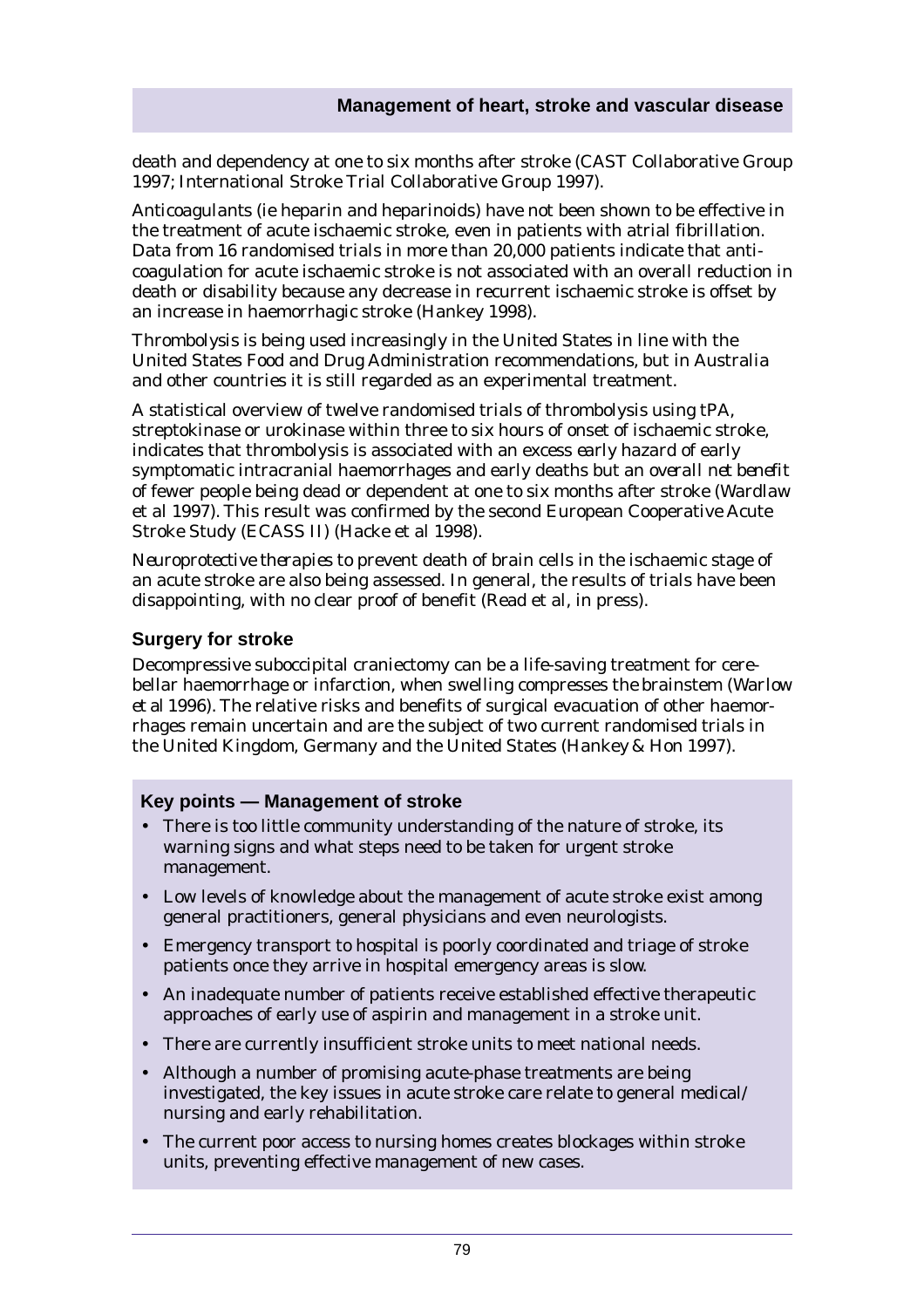# **Heart failure**

Heart failure is mainly a disease of older people. The rate of hospital admissions for heart failure is increasing rapidly, and hospitalisation accounts for approximately two-thirds of the total cost for heart failure treatment. Despite pharmacological treatment, the prognosis of patients with heart failure is poor. A recent Australian report showed a mortality of 33 per cent at one year despite 68 per cent of patients being treated with ACE inhibitors at discharge (Lowe et al 1998).

Comprehensive specialist management programs for heart failure have been set up in only a few centres. They incorporate a systematic approach to drug therapy and patient education and provide regular contact with the medical advisor which improves patient compliance for both clinic attendance and therapy. A recent Australian report showed that a single home visit by a nurse and a pharmacist following a hospital admission for heart failure, significantly reduced the number of unplanned re-admissions (Stewart et al 1998).

## **Testing and diagnosis**

As well as clinical examination of symptoms and signs, diagnosis of heart failure involves assessment of ventricular and valvular function, usually by echocardiography. Assessment by a cardiologist is usually appropriate for imaging and for diagnosis of coronary or valvular disease.

## **Pharmacological treatment**

Extensive clinical research shows that *ACE inhibitors* relieve symptoms and improve prognosis (eg SOLVD Investigators 1990). Despite clear benefits, these agents are underused in clinical practice (Stafford et al 1997) and the doses given are persistently lower than those proven to be effective in clinical trials.

*Angiotensin II receptor antagonists* have shown comparable effects to ACE inhibitors in several short-term studies (Dickstein et al 1995; Pitt et al 1997) but long-term studies are not available. They may be particularly valuable in patients who are intolerant to ACE inhibitors.

*Beta blockers*, including bisoprolol (CIBIS-II Investigators 1999) and the vasodilating drug carvedilol (Packer et al 1996) have been shown to improve morbidity and mortality in patients with class II or III heart failure who have been stabilised on medical therapy, although the results of clinical trials have not been generally adopted.

*Diuretics* and *digoxin* are given to relieve symptoms but do not improve survival.

### **Invasive and surgical procedures**

Cardiac transplantation programs, usually reserved for patients younger than 60–65 years, have had excellent results in Australia (Keogh & Kaan 1992). Application is severely limited by donor shortage and also by resource issues (to a lesser degree). However, this treatment is not applicable to most patients with heart failure. Other surgical procedures such as cardiomyoplasty and myocardial reduction surgery are under evaluation.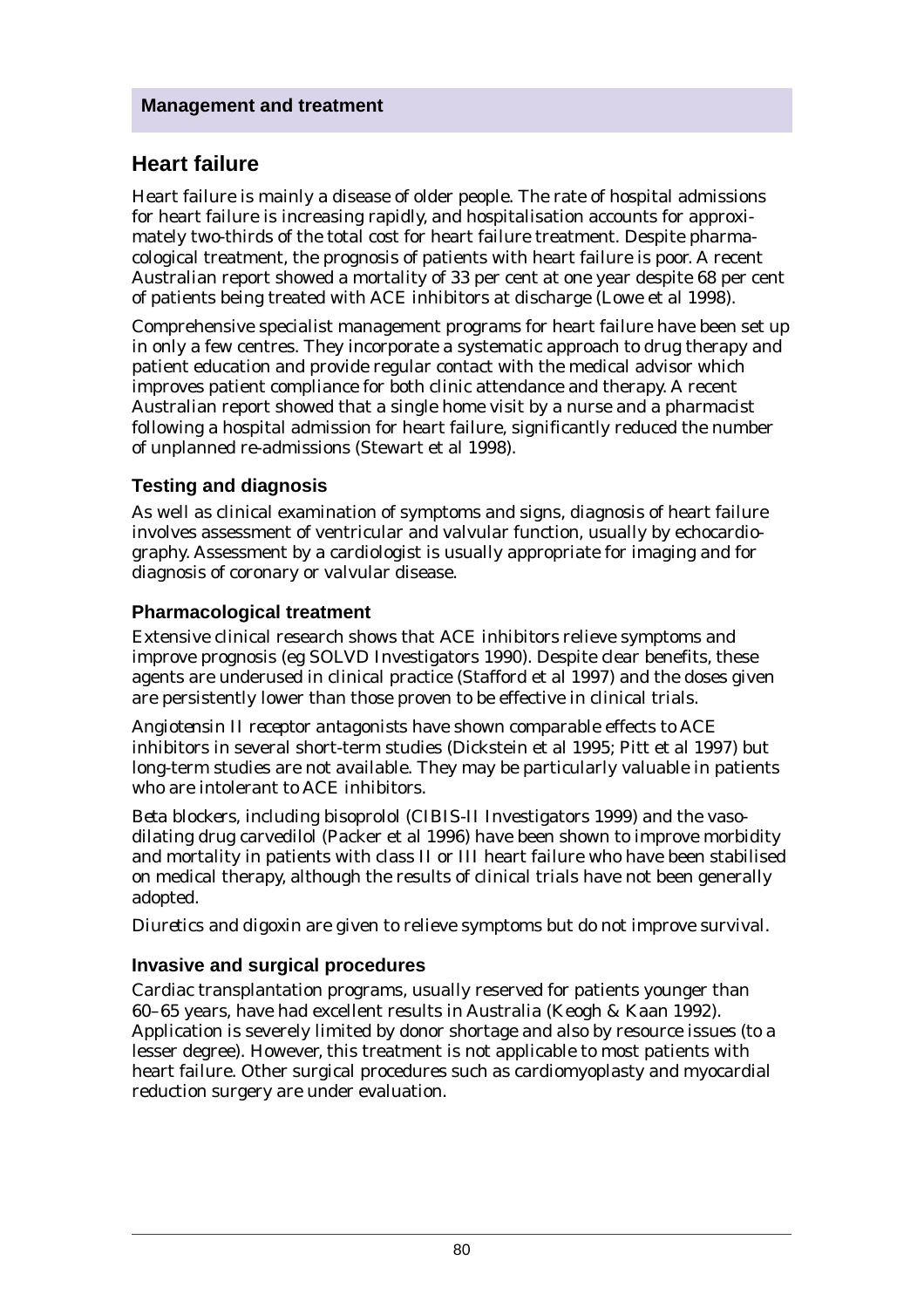### **Key points — Management of heart failure**

- Proven therapies such as ACE inhibitors and beta blockers are underused in clinical practice.
- Many heart failure clinics are based on referral for transplantation, which include only a small fraction of older patients with heart failure. Funding mechanisms should facilitate coordinated 'shared' care of heart failure patients.

## **Peripheral vascular disease**

Peripheral vascular disease is caused by atherosclerosis affecting the lower limbs. The clinical spectrum includes asymptomatic disease, claudication (leg pain precipitated by walking) and limb-threatening ischaemia (rest pain, ischaemic ulceration and gangrene).

### **Testing and diagnosis**

*Ankle brachial index (ABI)* is useful for initial assessment and in the monitoring of patients with peripheral vascular disease. It can be performed by general practitioners and is useful in remote and rural settings. The ABI is capable of identifying subjects with early atherosclerosis who are also at increased risk of coronary events (Fowkes et al 1998).

*Duplex scanning* is used to assess the extent of disease and confirm clinical findings. It has limited use once intervention is needed although it can be used to monitor outcome of intervention. Use of duplex ultrasonography has increased tenfold in the last decade. This represents a substantial cost increase, only partly offset by reduced use of invasive diagnostic radiological procedures.

*Contrast angiography* is usually limited to cases requiring surgical or radiological intervention and is generally performed as a hospital day case by a specialist radiologist or vascular surgeon.

### **Emergency treatment**

Emergency surgery or thrombolysis for peripheral vascular disease is indicated in cases of acute limb-threatening ischaemia due to arterial thrombosis or embolisation. The incidence of emergency surgery is falling due to a fall in embolic disease.

### **Pharmacological treatment**

Innumerable drugs have been studied for the treatment of claudication, but no drug has been found effective enough to be recommended as standard practice. Anticoagulant drugs and, to a lesser extent, thrombolysis are used in selected cases. Cessation of smoking is very important.

### **Invasive procedures and surgery**

In general, patients with ischaemic rest pain, ischaemic ulceration or gangrene need some form of invasive treatment, with many requiring more than one procedure. Treatment of claudication is less intense as it is often a chronic and stable condition.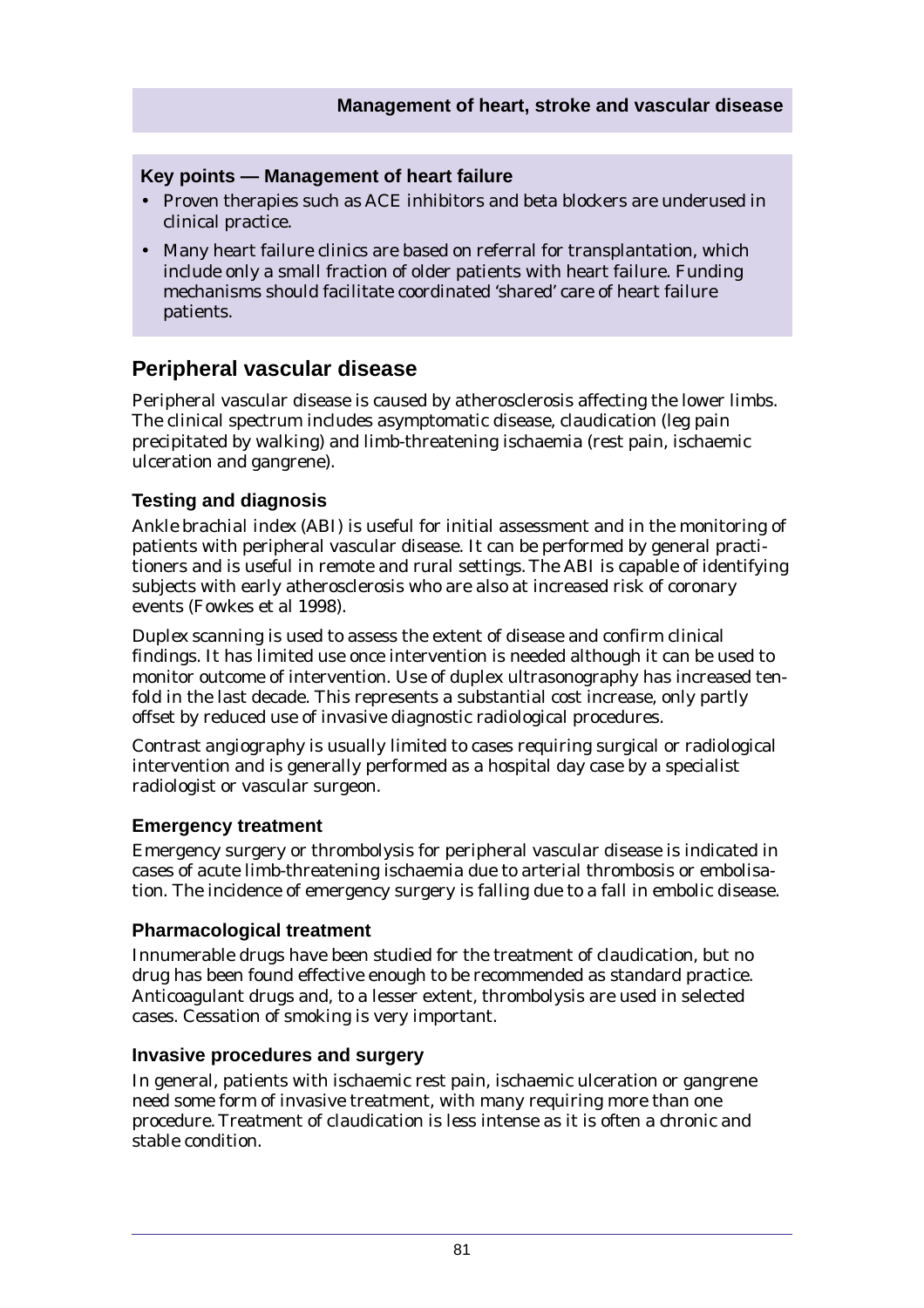*Balloon angioplasty* is widely used for treatment of claudication, but symptoms can recur due to re-stenosis (this occurs in about 50 per cent of cases over one to two years) (Gordon et al 1994). Stents are increasingly being used, especially in iliac artery disease, although few data are available on their effectiveness.

*Bypass surgery* (eg aorto-bifemoral bypass, femoro-politeal bypass) is generally indicated for more severe disease. These are major procedures performed by vascular surgeons and often require access to an intensive care unit.

*Amputation* remains an all too common endpoint in patients with peripheral vascular disease, especially those aged over 80 years. Nevertheless, in Western Australia the incidence of amputation has tended to fall for all ages apart from those aged 80 years or more (Mattes et al 1997). It is unclear whether this is due to improved overall management of peripheral vascular disease or to a fall in the incidence of severe peripheral vascular disease.

### **Key points — Management of peripheral vascular disease**

- The role of duplex ultrasonography in patients thought to have peripheral vascular disease should be reviewed, in particular the possibility that more selective use of this technology, in conjunction with greater specialist consultation, could result in better, more cost-effective care.
- More data are needed on outcome following amputation as there may be scope for improving care through increased use of shared care, involving general practitioners and other community-based services.

# **Abdominal aortic aneurysm**

The basic tenet of management in abdominal aortic aneurysm is diagnosis and elective surgery before rupture. Abdominal aortic artery aneurysms are five times more common in males than in females and prevalence increases steadily from about 60 years of age.

### **Testing and diagnosis**

*Abdominal ultrasound* is of proven sensitivity, specificity and cost-effectiveness for assessing the majority of cases (Pleumeekers et al 1998) with many abdominal aortic aneurysms detected as incidental findings when ultrasound scans are performed for other reasons. The role of ultrasound in population screening is unclear at present but a randomised controlled trial is underway in Western Australia. CT (and magnetic resonance imaging [MRI]) scanning is used in selected cases, usually in pre-operative assessment rather than primary diagnosis. Small abdominal aortic aneurysms (3–5 cm in diameter) are at low risk of rupture and should be monitored by ultrasound scans at 6 to 12 monthly intervals with a view to surgery when the aneurysm diameter exceeds 5 cm.

### **Emergency treatment**

Most abdominal aortic aneurysms are asymptomatic and may therefore present with rupture. About 40 per cent of these patients die before admission to hospital and less than 20 per cent survive more than 30 days after the event (Semmens et al 1998). There is often considerable morbidity within the group surviving emergency surgery.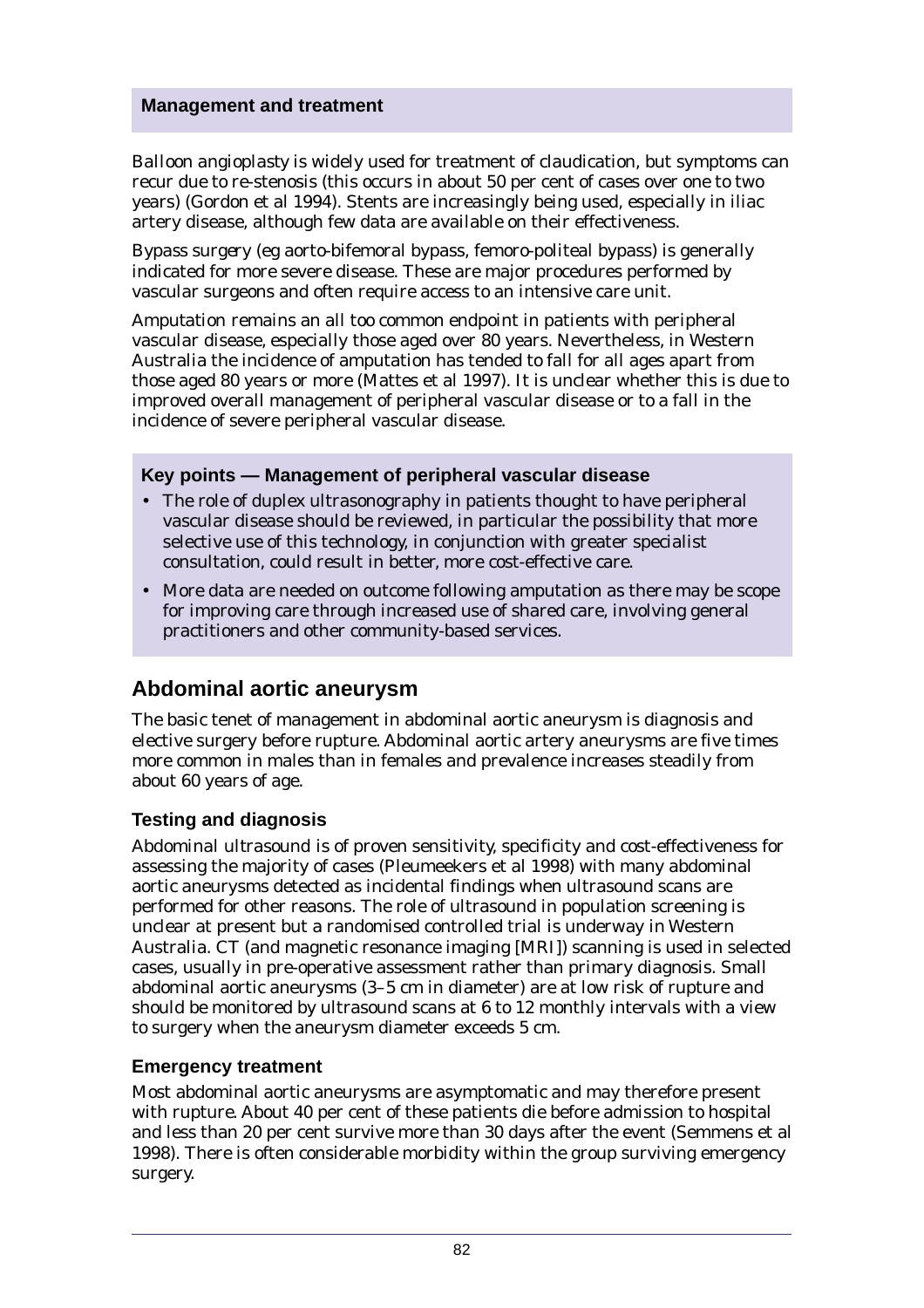### **Invasive procedures and surgery**

Elective surgery for abdominal aortic aneurysm of a significant size is standard practice (Magee et al 1992). Case fatality for elective surgery varies but should be below 5 per cent (Semmens et al 1998). The incidence of elective procedures has risen steadily over the last two decades due primarily to increased diagnosis (Semmens et al 1998). The role of surgery in the management of abdominal aortic aneurysms with diameters between 4 cm and 5 cm is currently being assessed in two trials (UK Small Aneurysm Trial Participants 1995).

*Endoluminal stenting*, a minimally invasive method of treating abdominal aortic aneurysm, has been developed over the last five years and is currently under evaluation worldwide including by active groups in Sydney and Perth. It is not currently standard practice (Thompson et al 1997). While the method is expensive, this may be partly offset by shorter stays in hospital and reduced morbidity.

### **Key point — Management of abdominal aortic aneurysm**

• The role of population screening and of stenting for abdominal aortic aneurysm is currently being assessed in Australia and overseas. No major changes in the overall management of abdominal aortic aneurysms should be considered until further information is available from these studies.

# **Hypertension**

Hypertension has been described previously as a risk factor (see Section 1.1) however it is also treated as a cardiovascular condition.

The prevalence of hypertension rises with age. Isolated systolic hypertension in particular has a high prevalence in older people. Overall, approximately one in six Australian adults have hypertension. Even in those being treated with drugs, a significant proportion still have high blood pressure (DHSH 1994b). Untreated, hypertension can lead to stroke, cardiac disease, renal failure, dementia, prematurity and blindness. Even in the case of mild hypertension, treatment lowers the incidence of stroke by 38 per cent and that of coronary disease events by 16 per cent (MacMahon & Rodgers 1994).

### **Testing and diagnosis**

*Sphygmomanometry* is usually performed in a doctor's clinic. Blood pressure levels can vary markedly throughout the day and a single reading may differ from the patient's average blood pressure level as assessed by ambulatory blood pressure monitoring. Clinic blood pressure levels are generally higher than those taken in the home environment. In some patients, blood pressure levels are only elevated when measured in the clinic ('white coat' hypertension).

While routine use of *ambulatory blood pressure monitoring* in clinical practice has not been advocated, it may provide additional information to assist diagnosis and management decisions in patients with labile blood pressure, isolated systolic hypertension or orthostatic hypertension (AHTAC 1997a).

Use of *echocardiography* to assess the degree of left ventricular hypertrophy is not routine but can be a guide to the severity of hypertension and importance of treatment, reflecting blood pressure level during the previous three months. It can be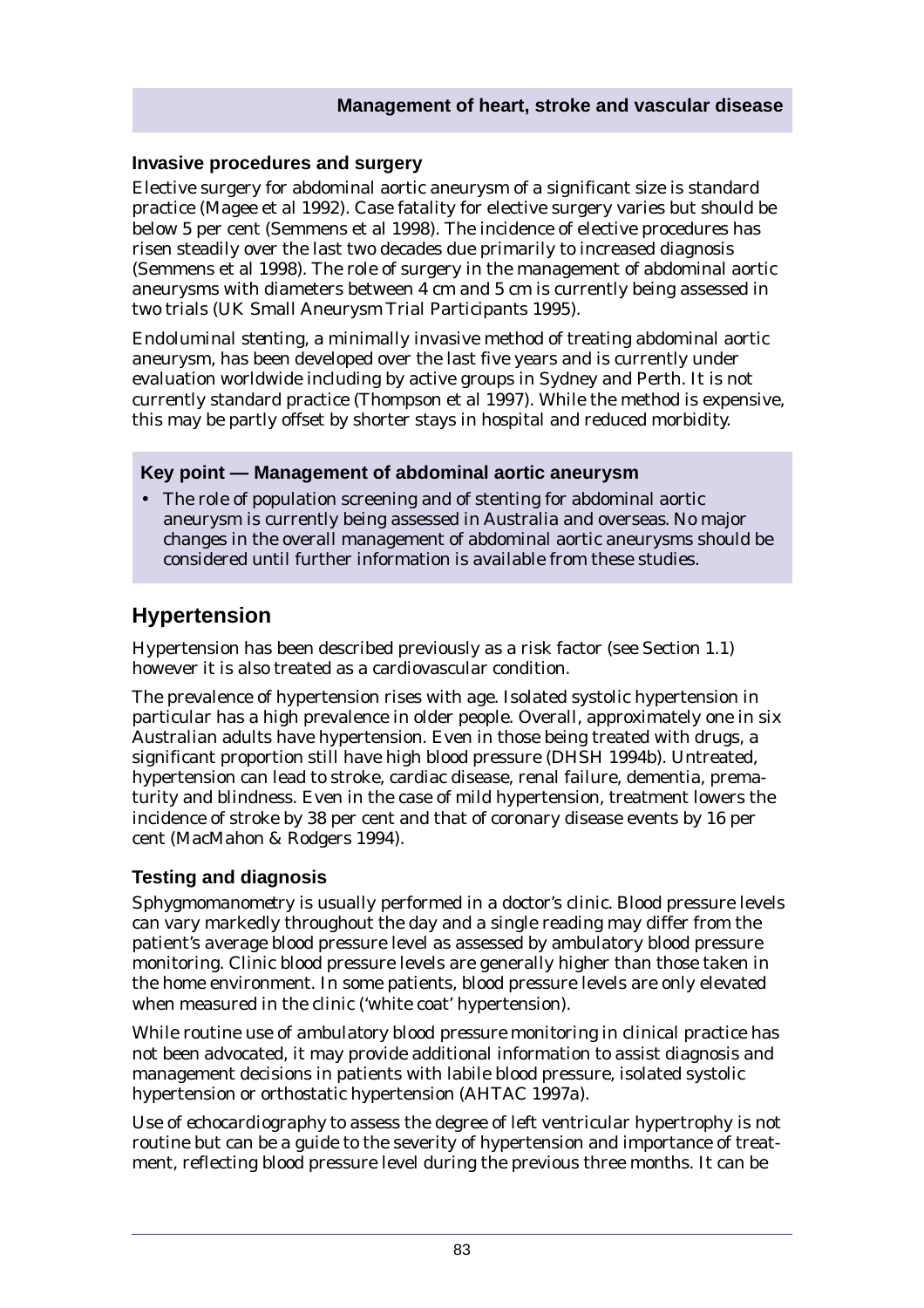repeated in order to monitor progress. This measurement correlates well with the risk of long-term complications such as stroke. However, use of echocardiography should not be considered as routine in all patients with hypertension.

### **Treatment**

Lifestyle measures such as weight reduction in those who are overweight, physical activity programs or reduction in excessive alcohol intake may alone be enough to treat high blood pressure. However, in many cases, drug treatment is also necessary. The level of blood pressure at which treatment is commenced depends on the presence of associated disease eg diabetes, renal or other risk factors.

The principal drug classes used for treatment of hypertension are diuretics, beta blockers, ACE inhibitors and calcium antagonists. Centrally acting drugs and direct acting vasodilators are used less frequently. In practice, associated comorbidities often dictate rational therapy, as about half the hypertensive population has other conditions that can be treated by the same agents used to treat hypertension, or which should be avoided because of these other conditions. Examples are use of beta blockers in patients with co-existent angina, and ACE inhibitors or diuretics in patients with heart failure. In a small proportion of patients, investigations uncover a treatable cause of hypertension (DHSH 1994b).

### **Key points — Management of hypertension**

- There is a need for more effective diagnosis and treatment to reduce blood pressure to acceptable levels.
- Patient compliance with lifestyle measures and drug therapy is a frequent problem because those with hypertension rarely have symptoms.

# **4.2 Secondary prevention and rehabilitation**

The term secondary prevention is used to describe interventions in people who have experienced a cardiovascular event (eg heart attack or stroke) and who are therefore at risk of another event. Rehabilitation aims to help patients return to an active life. Long-term management involves modification of risk factors, which has an even greater potential for preventing cardiovascular events in those with heart, stroke and vascular disease than in those without, and continuing medical treatment to reduce risk factor levels and control symptoms. While aspects of rehabilitation begin during the hospital stay, most rehabilitation occurs after discharge.

Secondary prevention and outpatient rehabilitation should be available to all patients in Australia who have had heart attack, coronary bypass grafts, coronary angioplasty, stroke or other heart, stroke and vascular disease (NHF 1998a). This section discusses effective strategies in secondary prevention and rehabilitation for each condition.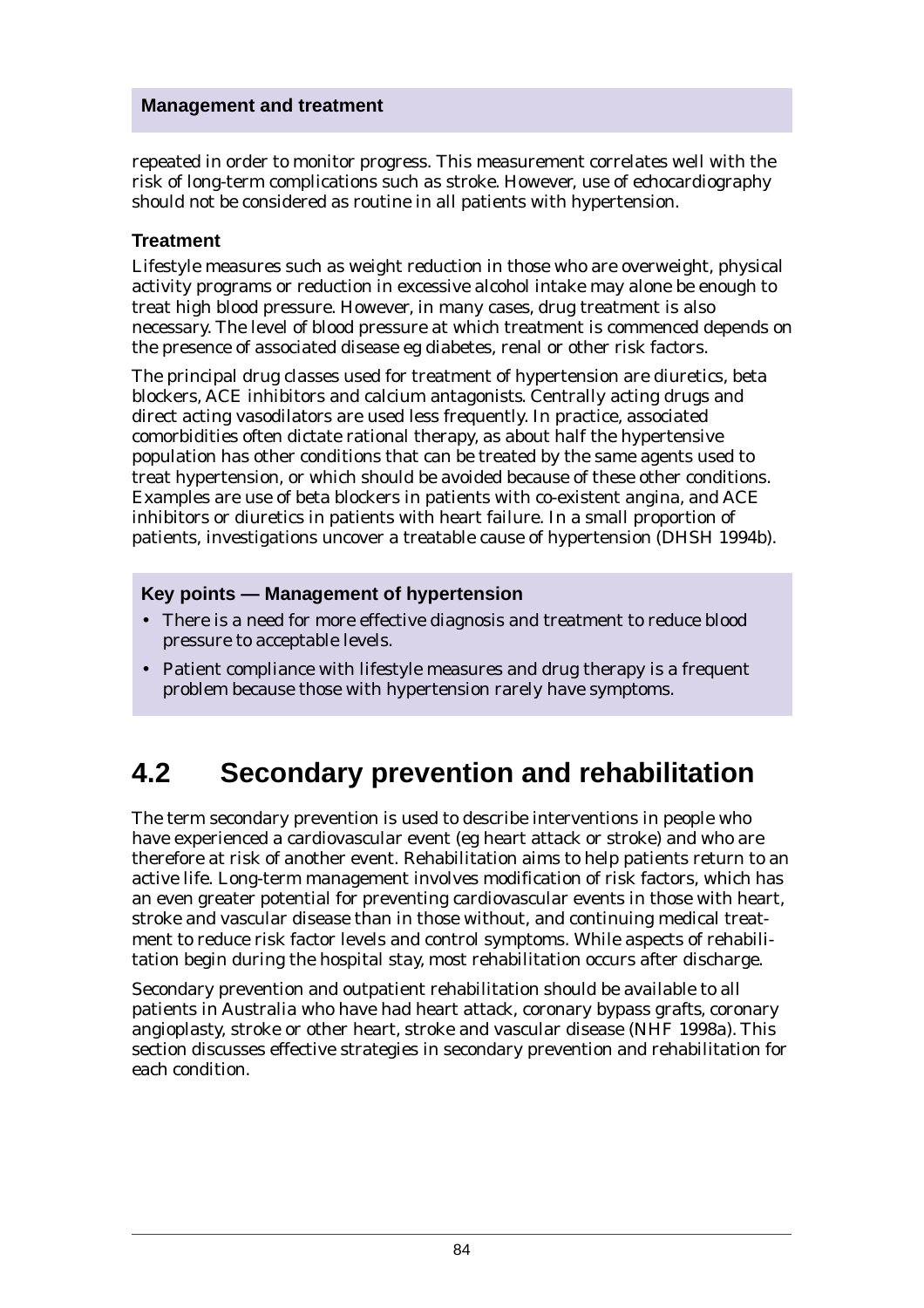# **Discharge planning**

Evidence has shown that effective discharge planning is essential to ensure a smooth transition between management in hospital and return to usual activities. The following principles have been identified as important by consumers:

- timely delivery of post-hospital service;
- provision of clearly worded written information;
- discussion of the discharge process with the patient and patient consultation throughout the development of the discharge plan (Sullivan 1994);
- discussion of discharge with family and carers before it occurs; and
- referral to outpatient rehabilitation.

# **Secondary prevention**

### **Coronary heart disease**

The following secondary prevention strategies have been found to be effective.

*Reduction of risk factors* (ie cessation of smoking, increasing physical activity, lowering cholesterol, controlling blood pressure and modifying diet) is particularly important (Scandinavian Simvastatin Survival Study Group 1994; Sacks et al 1996; Smith et al 1997; Metz et al 1997; LIPID Study Group 1998).

*Aspirin* has a clear role in the continuing treatment of acute coronary syndromes. Long-term antiplatelet treatment has been shown to reduce the incidence of both heart attack and coronary death (Antiplatelet Trialists' Collaboration 1994). Significant benefit has also been shown with new antiplatelet drugs such as ticlopidine and clopidogrel in particular clinical situations.

Data from pooled studies suggest that early intervention and long-term treatment with *beta blockers* following a heart attack significantly reduce the risk of patients suffering death, cardiac arrest or another heart attack (Teo et al 1993; Yusuf et al 1988b).

*ACE inhibitors* should be considered for all patients with heart attack within 24 hours of the onset of symptoms and therapy continued for five to six weeks unless contraindicated (GISSI-3 Study 1996; ISIS-4 Collaborative Group 1995). In patients with signs of left ventricular dysfunction, therapy should be continued for at least three years. Large scale randomised trials are currently being conducted and should give some insight into whether all patients should be treated long term (Hennekens et al 1996; ISIS-4 Collaborative Group 1995).

*Cholesterol-lowering agents*, such as HMG-CoA reductase inhibitors (statins), are used in both primary and secondary prevention of coronary heart disease. In primary prevention, cholesterol lowering has been shown to reduce coronary heart disease events (Shepherd et al 1995). However, lipid-lowering agents have been shown to have a greater absolute effect in the secondary prevention of coronary heart disease (Scandinavian Simvastatin Survival Study Group 1994; Sacks et al 1996; LIPID Study Group 1998). The LIPID study of the HMG-CoA reductase inhibitor, pravastatin, was conducted among 9,014 patients in Australia and New Zealand. It showed a significant reduction in mortality, heart attack, stroke and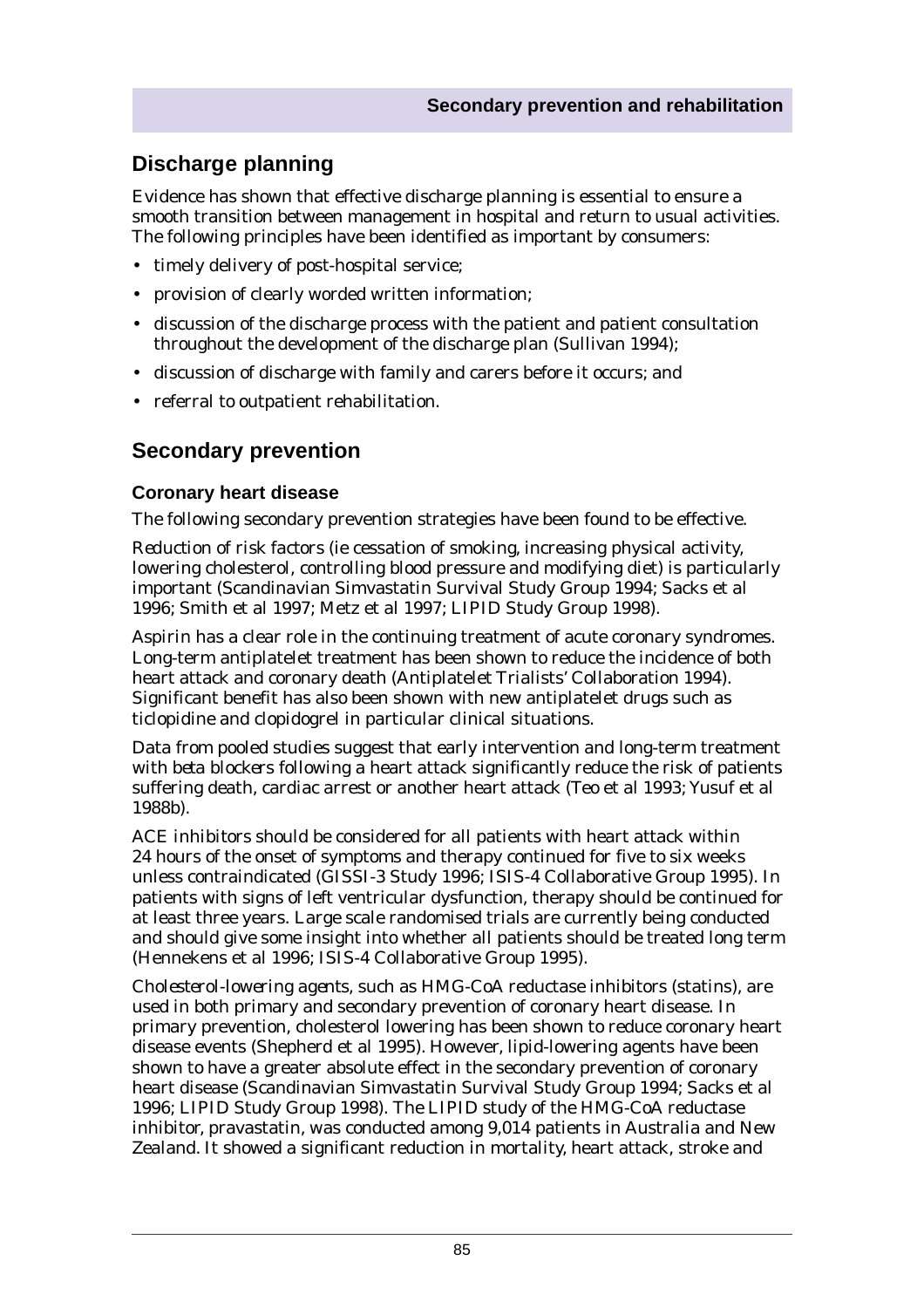need for coronary bypass surgery/ coronary angioplasty in patients with previous heart attack or unstable angina and a representative 'average' range of cholesterol levels (4.0–7.0 mmol/L) at baseline (LIPID Study Group 1998).

### **Potential gains from secondary prevention of coronary heart disease**

People with a history of symptomatic coronary heart disease account for only a small proportion of the community in the younger age groups, but this increases to over 20 per cent of males and 9 per cent of females aged 70–79 years, and to 35 per cent of males and 20 per cent of females aged 80 years or over. More importantly, nearly 60 per cent of deaths from coronary heart disease and 35 per cent of nonfatal heart attacks occur in patients with a previous admission for heart, stroke and vascular disease. These figures illustrate the potential of secondary prevention to reduce the impact of coronary heart disease in those who have had a coronary event.

Chapter 5 (see Table 5.1, page 102) summarises the evidence for the effectiveness of prevention and treatment strategies to reduce coronary risk in various groups of people. The estimates of cumulative risk factor reduction given in Chapter 5 indicate that lifestyle modification and optimal medical treatment for people with established coronary heart disease confer a significant benefit.

### **Key points — Secondary prevention of coronary heart disease**

- A number of therapies have been shown to be beneficial in secondary prevention among patients with known coronary heart disease. However, there is probably underutilisation and inappropriate use of these therapies.
- Although some agents (eg HMG-CoA reductase inhibitors and ACE inhibitors) are relatively expensive compared to other cardiovascular agents, their benefits are conclusively established and appropriate analyses show that they can still be very cost-effective.

### **Stroke**

Strategies shown to be effective in the secondary prevention of stroke and transient ischaemic attack (TIA) include reduction of blood pressure, antiplatelet therapy, anticoagulant therapy and carotid endarterectomy. Guidelines for the use of anticoagulants, antiplatelet therapy and the application of carotid endarterectomy have been outlined in the NHMRC *Clinical Practice Guidelines: Prevention of Stroke* (NHMRC1997a). Other promising strategies include cessation of smoking and lowering of cholesterol by means of diet and HMG-CoA reductase inhibitors.

*Blood pressure reduction.* The prevalence of high blood pressure in people with symptomatic cerebrovascular disease (TIA and stroke) is about 50 per cent, which is about 2.5 times greater than in the general population (Jamrozik et al 1994). Reducing diastolic blood pressure by 5–6 mmHg and systolic blood pressure by 10–12 mmHg for several years leads to a 28 per cent reduction in stroke (INDANA Project Collaborators 1997). This relative risk reduction is likely to be the same for patients with TIA or stroke regardless of whether or not they have high blood pressure (MacMahon & Rodgers 1994). Most trials of blood pressure reduction and stroke incidence have used diuretics and beta blockers. There is a non-significant trend towards a lower incidence of stroke with diuretics than with beta blockers (MacMahon & Rodgers 1994).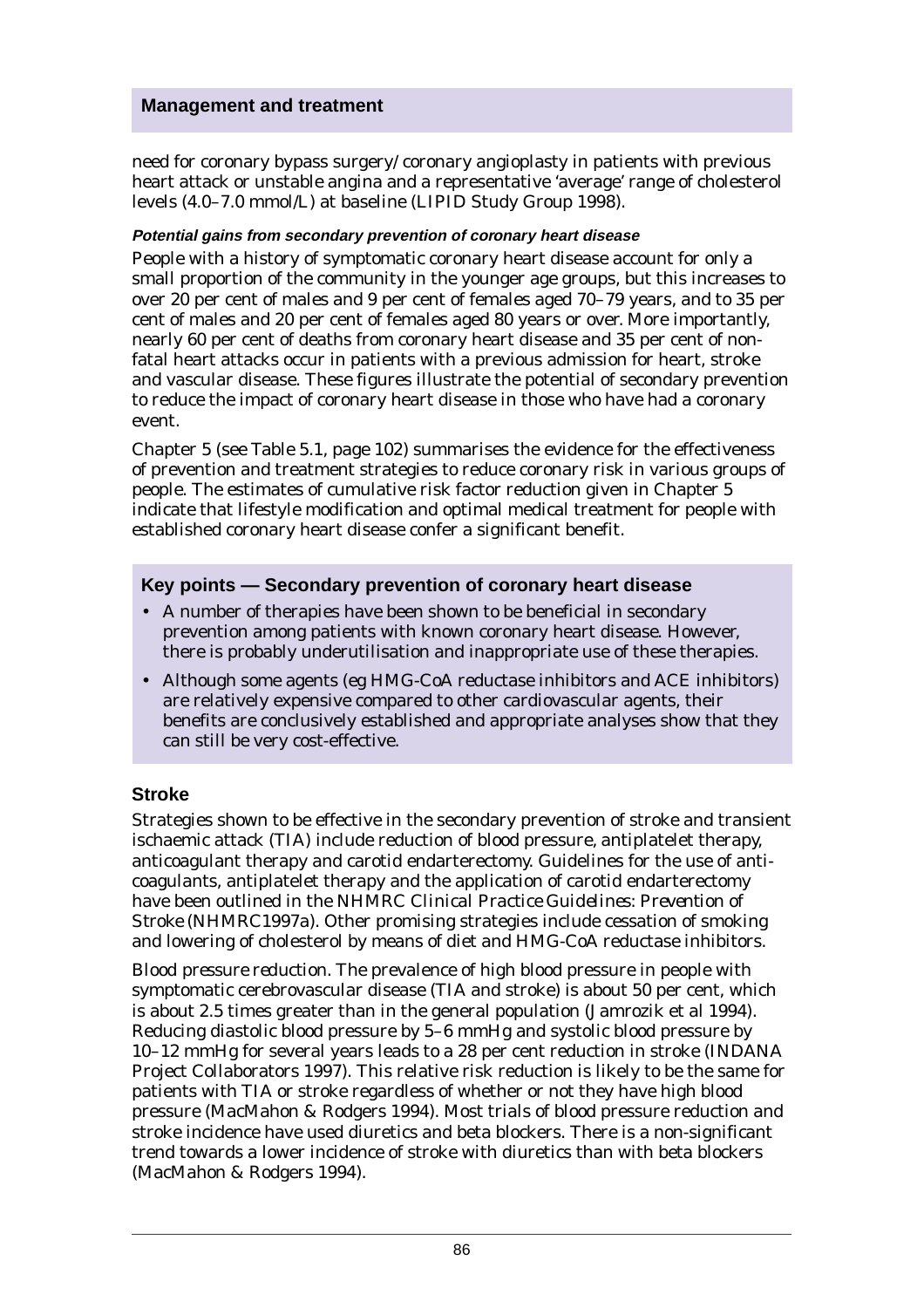*Tobacco smoking.* The prevalence of smoking among people with TIA or stroke is about 30 per cent (Jamrozik et al 1994). Smoking is associated with at least a 15-fold increased risk of all stroke and a two-fold risk of ischaemic stroke (Shinton & Beevers 1989; Donnan et al 1993).

*Cholesterol reduction.* The prevalence of cholesterol levels over 6.5 mmol/L in people with TIA or stroke is about 40 per cent (Hankey et al 1991). The relationship between total cholesterol and all-cause stroke risk remains to be clarified (Rodgers et al 1996; Qizilbash et al 1992). In the absence of large randomised trials of cholesterol-lowering therapy in patients with TIA or stroke, it is necessary to rely on data from trials in different populations (eg symptomatic coronary heart disease and high cholesterol) that suggest that lowering cholesterol over a few years with statin drugs reduces stroke risk by about 24 per cent (Bucher et al 1998; LIPID Study Group 1998).

*Antiplatelet therapy* is appropriate for about 75 per cent of people with TIA or stroke, and is associated with a 22 per cent reduction in non-fatal stroke, non-fatal heart attack or vascular death (Antiplatelet Trialists' Collaboration 1994), irrespective of the patient's age, gender and blood pressure.

The most widely studied antiplatelet regimen is 'medium-dose' aspirin. The only single antiplatelet agent which has been shown to be more effective is clopidogrel, which has recently been licensed in Australia. For patients with ischaemic stroke, the annual rate of subsequent ischaemic stroke, heart attack or vascular death was 7.7 per cent if treated with aspirin and 7.2 per cent if treated with clopidogrel (CAPRIE Steering Committee 1996). Ticlopidine may be marginally more effective than aspirin but its use is limited by the risk of neutropenia and thrombocytopenia, and by its cost (about \$2000 per patient per year). When licensed, clopidogrel will almost certainly replace ticlopidine.

Combined dipyridamole and aspirin may also be more effective than aspirin alone. An analysis of the second European Stroke Prevention Study (ESPS-2) and four previous studies comparing aspirin plus dipyridamole with aspirin alone showed that the combination therapy was associated with a 15 per cent relative risk reduction in the composite outcome event of stroke, heart attack or vascular death compared with aspirin alone (van Gijn & Algra 1997; Diener et al 1996).

*Anticoagulant therapy* is the treatment of choice for about 20 per cent of patients with TIA or stroke who have high-risk sources of embolism from the heart to the brain (Hankey et al 1991; Petersen et al 1989).

People with atrial fibrillation have an increased risk of stroke of about 5 per cent per year. Those with a history of previous TIA or stroke have a risk of about 12 per cent per year (European Atrial Fibrillation Trial Study Group 1993). The risk is even higher if the fibrillating patient with stroke is elderly and has a history of high blood pressure or diabetes (Atrial Fibrillation Investigators 1994).

For people with TIA or ischaemic stroke and atrial fibrillation, warfarin reduces the risk of stroke by about 70 per cent, from 12 per cent to 4 per cent per year, with a 0.5–0.8 per cent risk of major haemorrhage. Aspirin reduces the risk of stroke by about 20 per cent, from 12 per cent to 6 per cent per year. Low-intensity, fixed-dose warfarin plus aspirin is ineffective compared with adjusted-dose warfarin (Atrial Fibrillation Investigators 1994). The cost-effectiveness of warfarin needs to be balanced against the additional costs of regular checks of the degree of anticoagulation in the blood, extra visits to doctors, and the risk of major haemorrhage (Asplund et al 1993).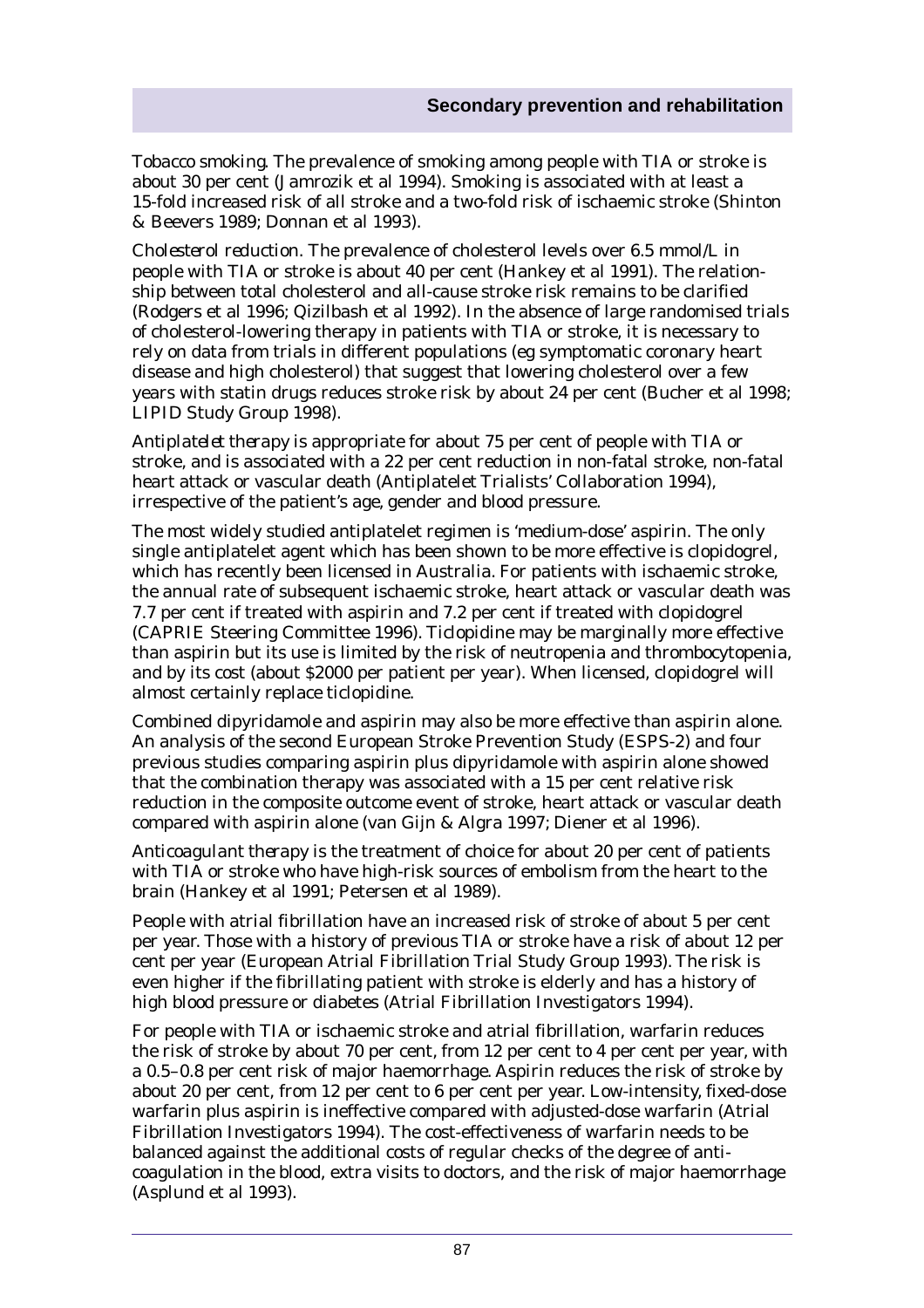*Carotid endarterectomy* is indicated in about 10 per cent of people with TIA or stroke, who have had a recent non-disabling carotid ischaemic event and have severe carotid stenosis, and are fit and willing for surgery (Hankey et al 1991). Carotid endarterectomy carries a small but important risk of stroke but this is highly variable depending on the surgeon and patient (Rothwell & Warlow 1996; 1997). Continuing independent prospective audit of the perioperative complication rate of carotid endartectomy should be standard practice.

Carotid endarterectomy does more harm than good in people with mild (0–29 per cent) or moderate (30–69 per cent) symptomatic carotid stenosis. However, for patients with severe (>70 per cent) symptomatic carotid stenosis it reduces the two-year risk of ipsilateral stroke from as high as 26 per cent to as low as 9 per cent (Hankey & Warlow 1994).

About 80,000 Australians aged 50–80 years have asymptomatic carotid stenosis. Carotid endarterectomy for >60 per cent carotid stenosis reduces the five-year risk of ipsilateral stroke from about 11 per cent to 5 per cent (Asymptomatic Carotid Atherosclerosis Study Group 1995).

*Carotid angioplasty and stenting* is presently a promising but experimental procedure (Bettmann et al 1998). The risks and benefits of carotid and vertebral artery angioplasty and stenting are being compared with carotid endarterectomy and with best medical therapy alone in ongoing trials.

### **Potential gains from secondary prevention of stroke**

Among the 40,000 strokes that occur each year in Australia, about one-third occur in people who have had a previous TIA or stroke (Anderson et al 1993a; 1993b). These 14,000 strokes are potentially preventable through effective secondary prevention strategies (Hankey 1997).

Potential gains from improved stroke management are discussed in Chapter 5.

### **Key points — Secondary prevention of stroke**

- Use of antiplatelet and anticoagulant therapy and lowering of blood pressure in patients with TIA or stroke are likely to have the greatest impact on secondary prevention of stroke.
- Aspirin, diuretics and warfarin (in patients with atrial fibrillation) are the most cost-effective pharmaceutical agents to prevent recurrent stroke in patients with TIA or stroke.
- If the effect of cholesterol-lowering statin drugs on the incidence of stroke among people with coronary heart disease can be replicated among people with TIA and stroke, then this strategy will also make an important, although costly, contribution to secondary prevention of stroke.
- Carotid endarterectomy for asymptomatic carotid stenosis is expensive and nowhere near as effective as the other strategies. Screening for asymptomatic carotid stenosis should be discouraged at this stage unless there is evidence of subgroups with asymptomatic carotid stenosis who are likely to benefit.
- The perioperative complication rate of carotid endartectomy should be audited prospectively by all surgeons performing the process.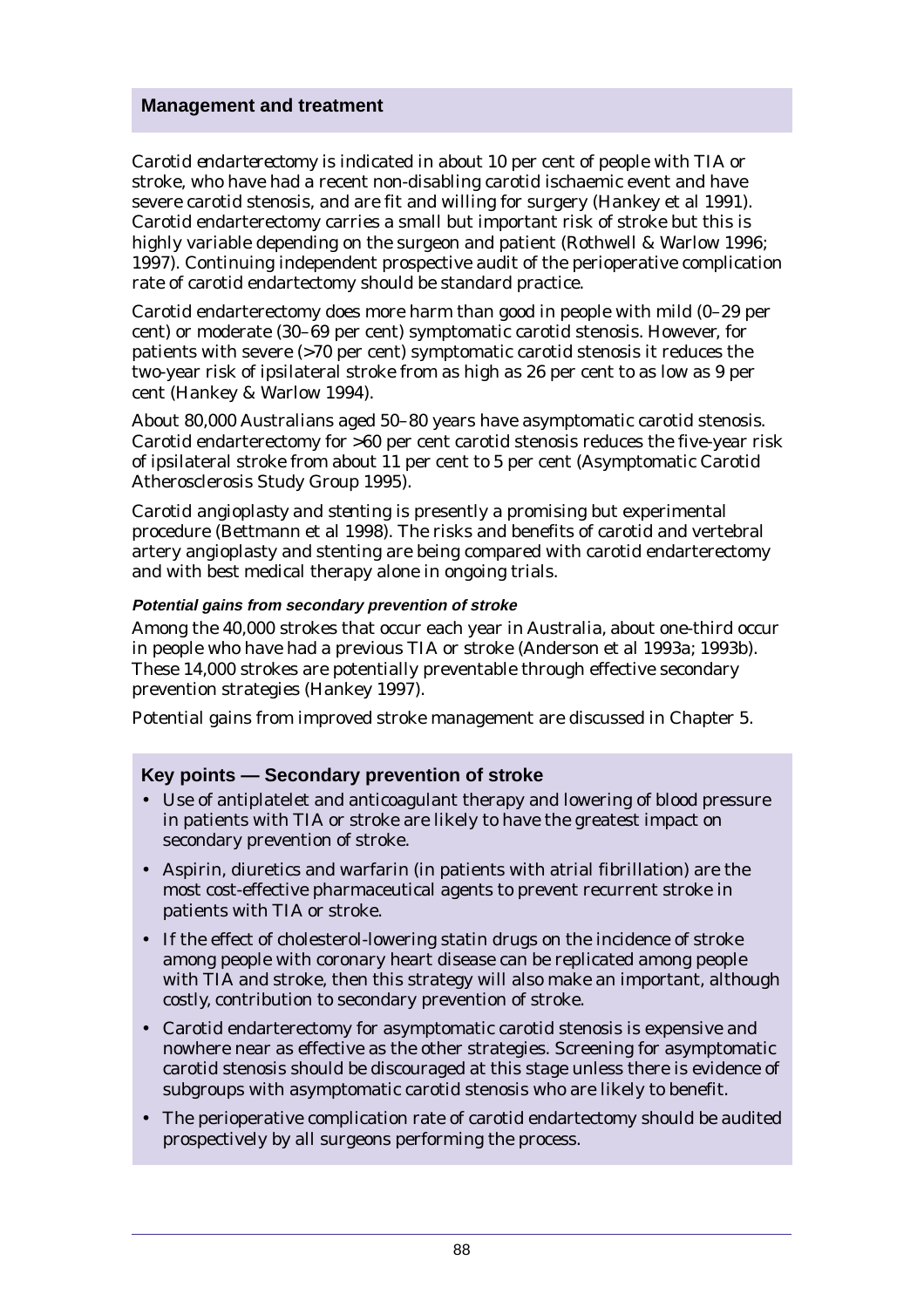### **Peripheral vascular disease and abdominal aortic aneurysm**

As both occlusive peripheral vascular disease and abdominal aortic aneurysm share many of the same risk factors as coronary heart disease, the same primary and secondary preventions should be of benefit. As the major cause of death in patients with peripheral vascular disease is coronary heart disease, increased identification and treatment of high cholesterol and high blood pressure should improve overall long-term outcome. Continued smoking is a concern, as it causes progressive disease and contributes to failure of treatment.

The need for rehabilitation following amputation for peripheral vascular disease is an issue. Rates of referral for limb prostheses are probably increasing, especially in older people. Clinicians estimate that about 50 per cent of amputees are not suitable for prosthetic limb fitting and a large proportion of these patients lose their independence and become residents of nursing homes. This is increasingly a problem among those over 80 years of age.

As further aneurysmal disease after successful surgery for abdominal aortic aneurysm is rare, secondary prevention strategies are generally dictated by the extent of comorbid occlusive arterial disease. Formal rehabilitation is not standard practice. In general, quality of life appears to be very good after elective surgery for abdominal aortic aneurysm.

# **Rehabilitation**

### **Cardiac rehabilitation**

The WHO (WHO 1993) and the NHF (NHF 1998a) recommend that all patients with coronary heart disease be referred to cardiac rehabilitation services. The aims of cardiac rehabilitation are to maximise physical, psychological and social functioning to enable patients to live productively and with confidence and to assist and encourage behaviours that may minimise the risk of further coronary cardiac events and conditions (NHF 1998a). Cardiac rehabilitation services should involve the patient's cardiologist and other medical practitioners who retain overall responsibility for the patient's management (NHF 1998a).

In the short term, cardiac rehabilitation enhances recovery and reduces disability, allows earlier return to work and reduces inappropriate readmission to hospital (AHCPR & NHLBI 1995). Long-term programs reduce subsequent cardiac events (O'Connor et al 1989) and reduce the risk of sudden death and overall cardiac mortality after heart attack (Kallio et al 1979; Hedback et al 1993). The most substantial benefits of cardiac rehabilitation services include: improvement in exercise tolerance, symptoms and blood lipids; reduction in cigarette smoking; improvement in psychological well being and reduction of stress; and reduction in mortality (AHCPR & NHLBI 1995).

Limited evidence relating to cost-effectiveness suggests that multifactorial cardiac rehabilitation services for patients following heart attack: are similar in costeffectiveness to coronary bypass surgery for left main disease (Oldridge et al 1993); result in lower rates of hospital re-admission (Levin et al 1991); reduce visits to emergency department and length of stay of re-admissions (Bondenstam & Breikss 1995); and reduce costs of hospital stay (Ades et al 1992).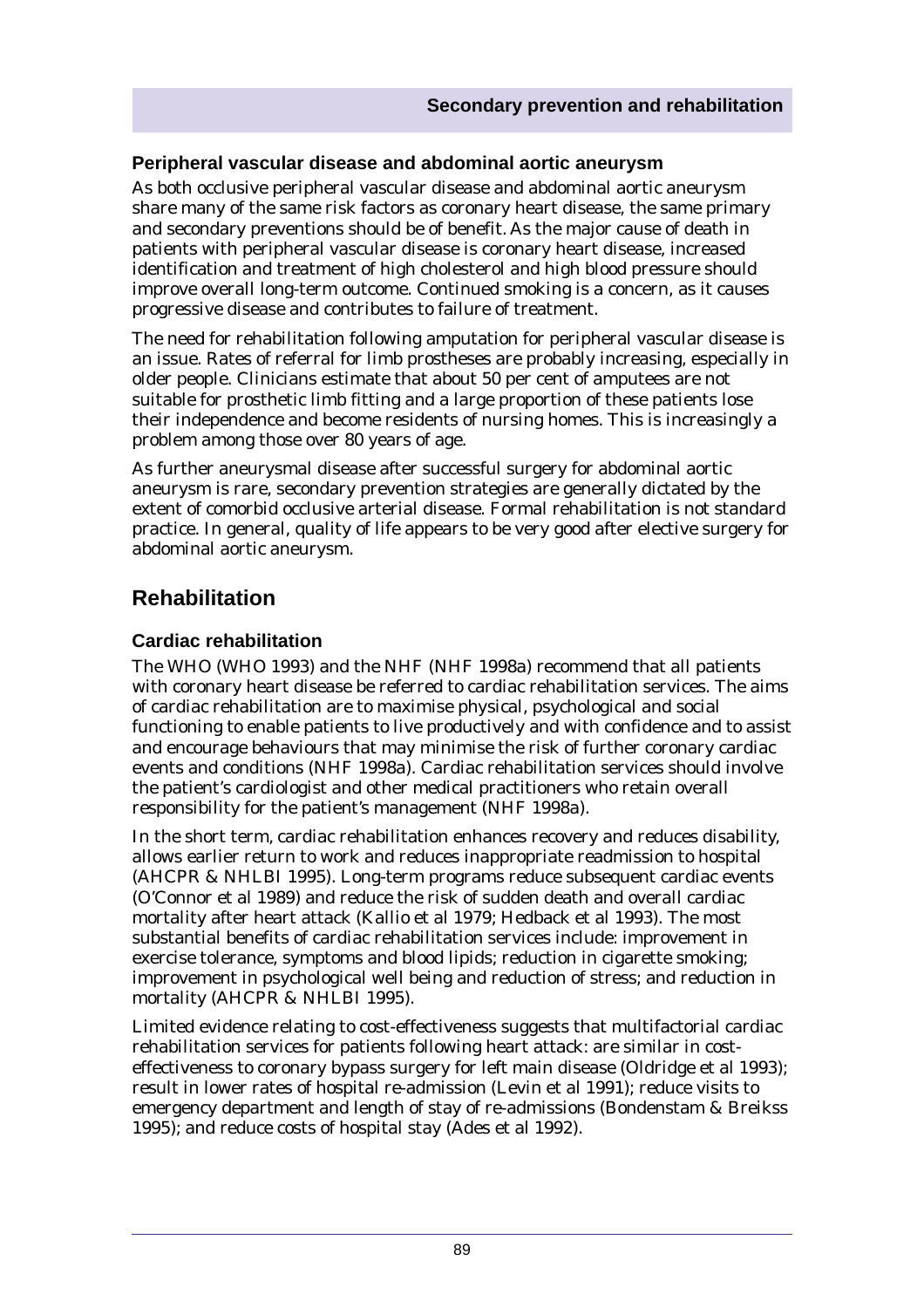Throughout Australia, cardiac rehabilitation services are available at three levels — inpatient, outpatient and maintenance, as outlined in Table 4.2.

|                             | Inpatient (phase I)                                                                                                                                                                          | Outpatient (phase II)                                                                                                                                                           | Maintenance (phase III)                                                                                                          |
|-----------------------------|----------------------------------------------------------------------------------------------------------------------------------------------------------------------------------------------|---------------------------------------------------------------------------------------------------------------------------------------------------------------------------------|----------------------------------------------------------------------------------------------------------------------------------|
| <b>Duration</b>             | Length of hospital stay.                                                                                                                                                                     | Up to 12 weeks.                                                                                                                                                                 | Continuing.                                                                                                                      |
| <b>Services</b><br>provided | In hospitals following an acute<br>cardiac event (eq heart attack,<br>angina or heart failure) or following<br>a procedure (cardiac surgery,<br>coronary stenting, coronary<br>angioplasty). | Following admission to a hospital<br>or following specialist follow-up.<br>May be hospital, home,<br>community health centre or<br>outreach based. Group setting<br>preferable. | Preferably in a community setting<br>by trained personnel, for people<br>who have previously completed<br>an outpatient program. |
| Aims                        | Alleviate immediate concerns,<br>raise awareness of risk factors<br>and lifestyle change, organise<br>discharge planning and follow-up.                                                      | Provide information and skills for<br>behaviour change, optimise<br>adjustment to condition, modify<br>risk factors, prevent further<br>events.                                 | Encourage maintenance of<br>healthy behaviours, provide<br>ongoing support, prevent further<br>cardiac events.                   |
| Content                     | Physical activity program,<br>counselling, education about<br>management including<br>medications and risk factors.                                                                          | Interactive education, individually<br>tailored physical activity,<br>counselling, risk factor<br>management.                                                                   | Group physical activity,<br>educational updates, group<br>support, long-term risk factor<br>management.                          |

**Table 4.2: Phases of cardiac rehabilitation**

The recent NHF *Directory of Cardiac Rehabilitation Programs* (NHF 1998b) suggests substantial growth in availability of cardiac rehabilitation services in Australia. National and State standards and guidelines for cardiac rehabilitation are described in Section 4.3.

### **Key points — Cardiac rehabilitation**

- Rates of participation in cardiac rehabilitation programs are less than desirable, with not all patients eligible for cardiac rehabilitation offered a place even when a program is available and accessible (Bunker et al, in press). Routine referral is not standard practice and a proportion of patients who are referred do not attend.
- Services are not available or accessible to all patients with heart disease, especially those in remote or rural Australia. Rural and remote services need to be coordinated and the shortage of allied health staff acknowledged. Programs need to be made more accessible and more attractive to some population groups (eg Indigenous people, women, people of culturally and linguistically diverse background and low income groups).
- Reduced length of hospital stay has implications for the delivery of inpatient cardiac rehabilitation and outpatient services are limited for people who return to work early.
- Linkages between formal programs and broader community facilities are less than optimal and do not address opportunities for supportive lifestyle health promotion.
- Development of rehabilitation modules suitable for shared-care strategies with general practitioners and other health professionals are required to increase availability of rehabilitation programs.

continued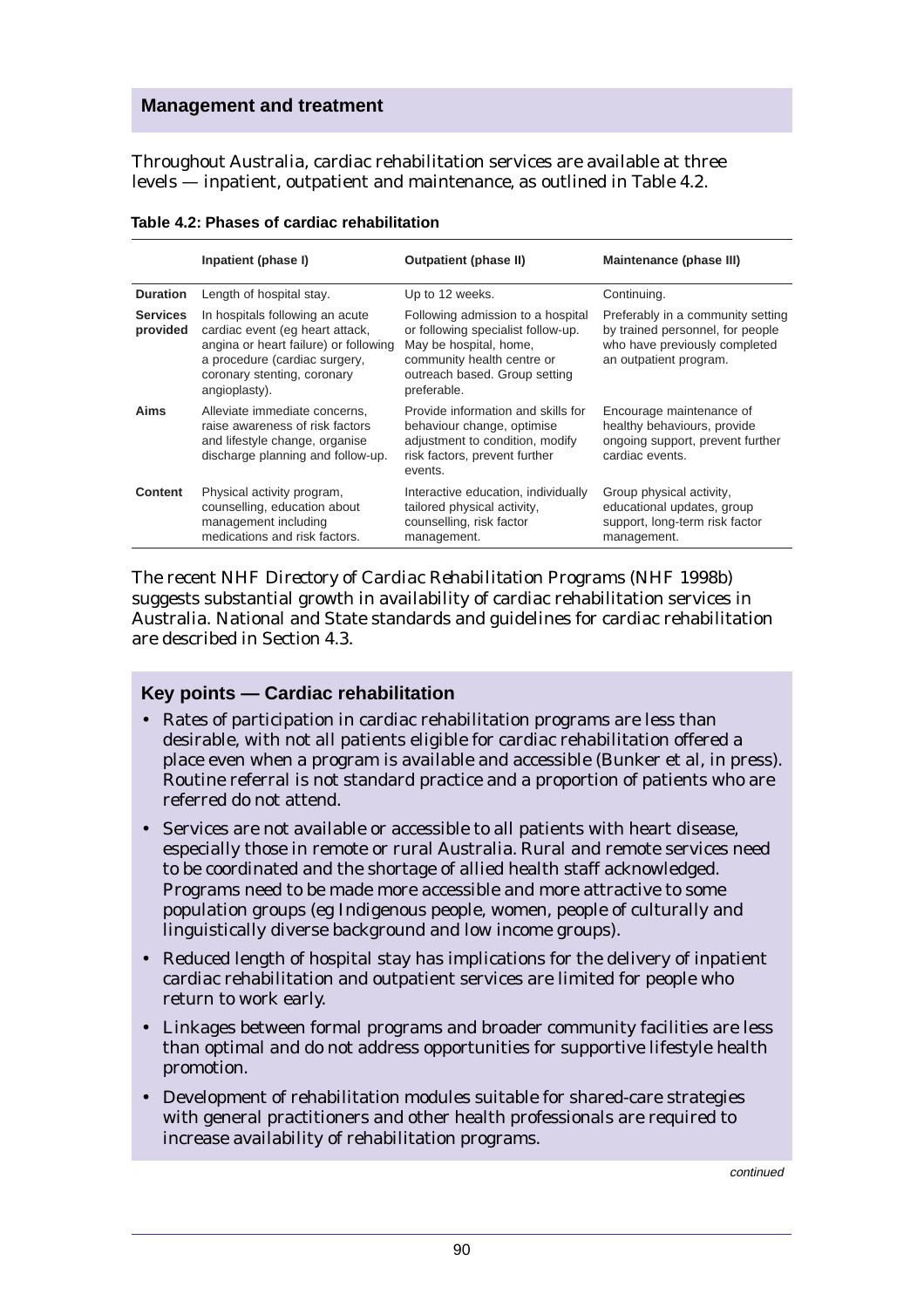### **Key points — Cardiac rehabilitation (continued)**

- A lack of formal accreditation of cardiac rehabilitation services allows programs to emerge that do not always comply with recommended national guidelines. National and State policy standards have significant resource implications that have not been addressed.
- The limited information regarding rates of attendance at cardiac rehabilitation programs would be improved if a standardised data collection tool were available.

### **Stroke rehabilitation**

Rehabilitation after a stroke aims to maximise functional outcome and minimise handicap (Stroke Australia Task Force 1997). Approaches to rehabilitation include preventing complications; remediation or treatment to reduce neurological deficits; assistance in adapting to residual disabilities; and long-term maintenance of function. Rehabilitation should begin as soon as diagnosis of stroke is confirmed and should continue during management in the acute hospital, rehabilitation hospital and community rehabilitation services through to long-term community integration. There should be early and repeated assessment, referral to formal rehabilitation as early as possible, goal directed management and a coordinated and consistent approach as the patient moves between settings. Specific problems such as falls (46 per cent of people with stroke fall during their stay in hospital and 73 per cent fall at least once within six months of discharge from hospital) (Forster & Young 1995) and recovery of arm function (only 42 per cent of those with moderate initial motor loss and 16 per cent of those with severe motor loss in the arm regain full function at three months after stroke) (Parker et al 1986) should be taken into account.

Current services available for rehabilitation after a stroke vary, but include combinations of the following:

- *Inpatient rehabilitation in the acute setting*. Rehabilitation is initiated in the acute hospital setting by members of the interdisciplinary team. However, the amount and frequency of services available in the acute setting are often limited.
- *Inpatient rehabilitation in the post-acute setting*. In Australia, 43 per cent of stroke survivors have inpatient rehabilitation (Shah & Bain 1989). Intensive involvement by patients and their family or carers in the rehabilitation process, together with the interdisciplinary team, optimises functional recovery. An important goal is to prepare the patient for a successful return to community living.
- *Domiciliary rehabilitation services and community rehabilitation services (day hospitals).* These interdisciplinary services are often used to improve functional recovery and successful integration after a patient who has suffered a stroke returns home. They are usually less intensive, with one to two sessions per week. Of people attending Victorian Community Rehabilitation Centres, 16 per cent had stroke listed as their primary diagnostic category (Smith & Laffy 1998).

Recently, rehabilitation at home has been investigated in Australia and overseas as an alternative to inpatient rehabilitation. This involves intensive therapy provided by an interdisciplinary team in the home. Preliminary studies indicate that home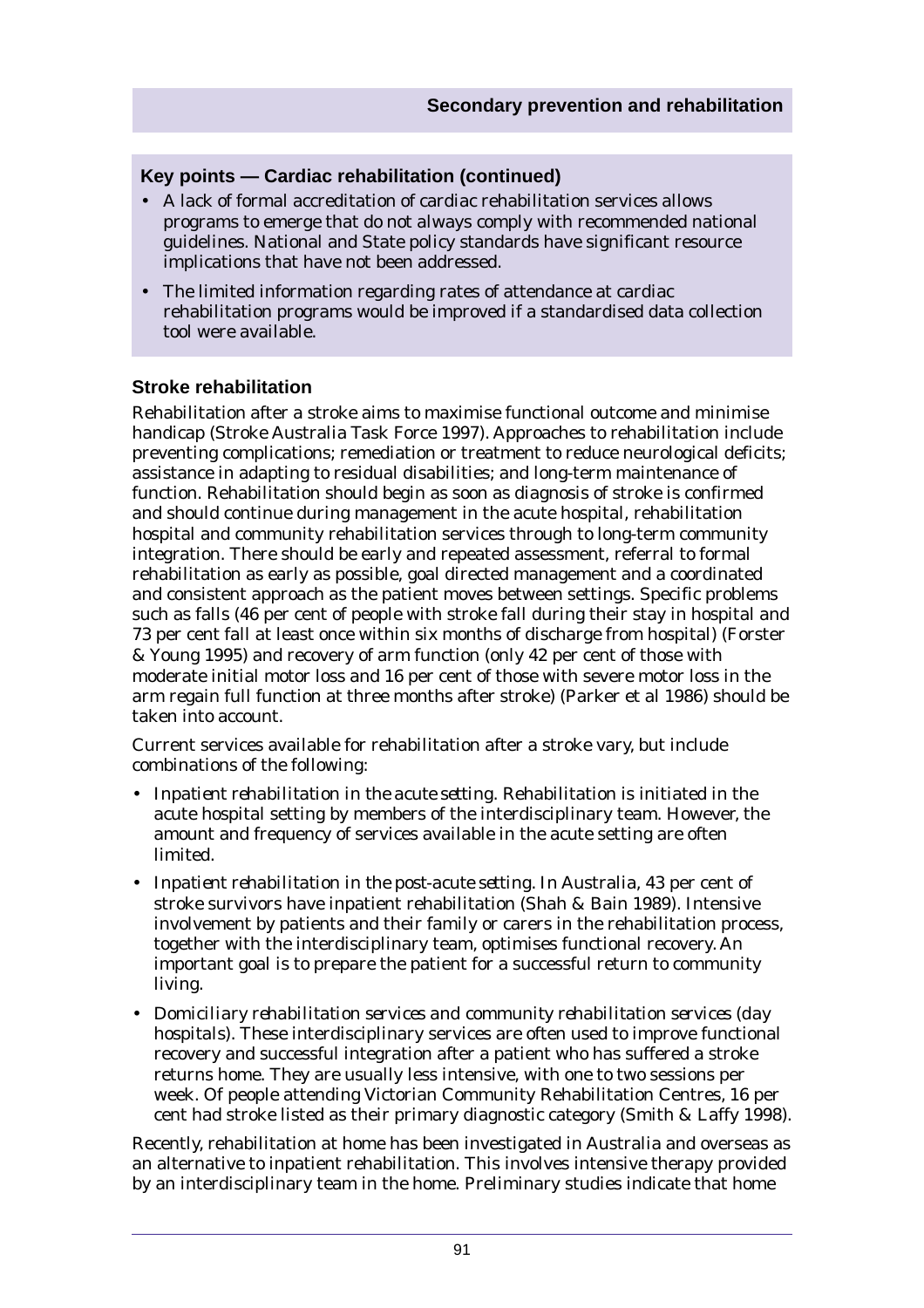rehabilitation and inpatient rehabilitation achieve similar functional outcomes, with no significant differences in strain on the carer at 12 months after stroke (Rudd et al 1997). It is important to monitor strain on the carer in the short term following the patient's discharge from hospital.

### **Key points — Stroke rehabilitation**

- Available services vary greatly between geographical areas, with clustering in some areas and few or no services available in others.
- While there is evidence that a range of factors is associated with successful outcomes of rehabilitation, there is no standardised approach to identifying people who will benefit from rehabilitation.
- To optimise continuity of care, sharing of information from assessments and about management between the different providers of stroke rehabilitation is necessary.
- Assessment procedures, management approaches and outcome measures vary between centres, limiting effective communication between centres and impeding attempts to work towards best practice.
- There are areas, such as falls and recovery of arm function, where the current process of rehabilitation has been shown to have limited effectiveness.
- Referral for further therapy after completion of the rehabilitation program usually only occurs in response to a clear deterioration in function. Processes should allow active identification of any need for further therapy, rather than only reacting to problems once they occur.
- Stroke can result in a sudden and catastrophic change in abilities, lifestyle and independence, to which the person with stroke may react with a range of psychological responses. Depression can occur as a reaction to the stroke, or may be directly due to the stroke. Depression and other psychological responses are also common in families or carers of people with stroke (Burvill et al 1995; 1997).
- Although the majority of strokes affect older people, 50 per cent affect people less than 75 years, and at least 5 per cent affect people under 45 years (Anderson et al 1993a). Stroke rehabilitation programs do not always meet the specific needs of younger patients such as vocational rehabilitation or retraining.

# **Palliative care**

There are some patients with progressive heart, stroke and vascular disease for which cure becomes improbable or impossible. These patients should have access to palliative care of good quality. This has been defined by the Australian Association for Hospice and Palliative Care as care delivering coordinated medical, nursing and allied services in an environment of the person's choice where possible. Optimum symptom control is the basis of palliative care and may include drug and non-drug methods (Hodder & Turley 1990). Essentially, palliative care emphasises the care of the whole person and should address the psychological, emotional and spiritual needs of patients, their family and their carers. Where necessary, material or financial support should also be available (DHSH 1994a).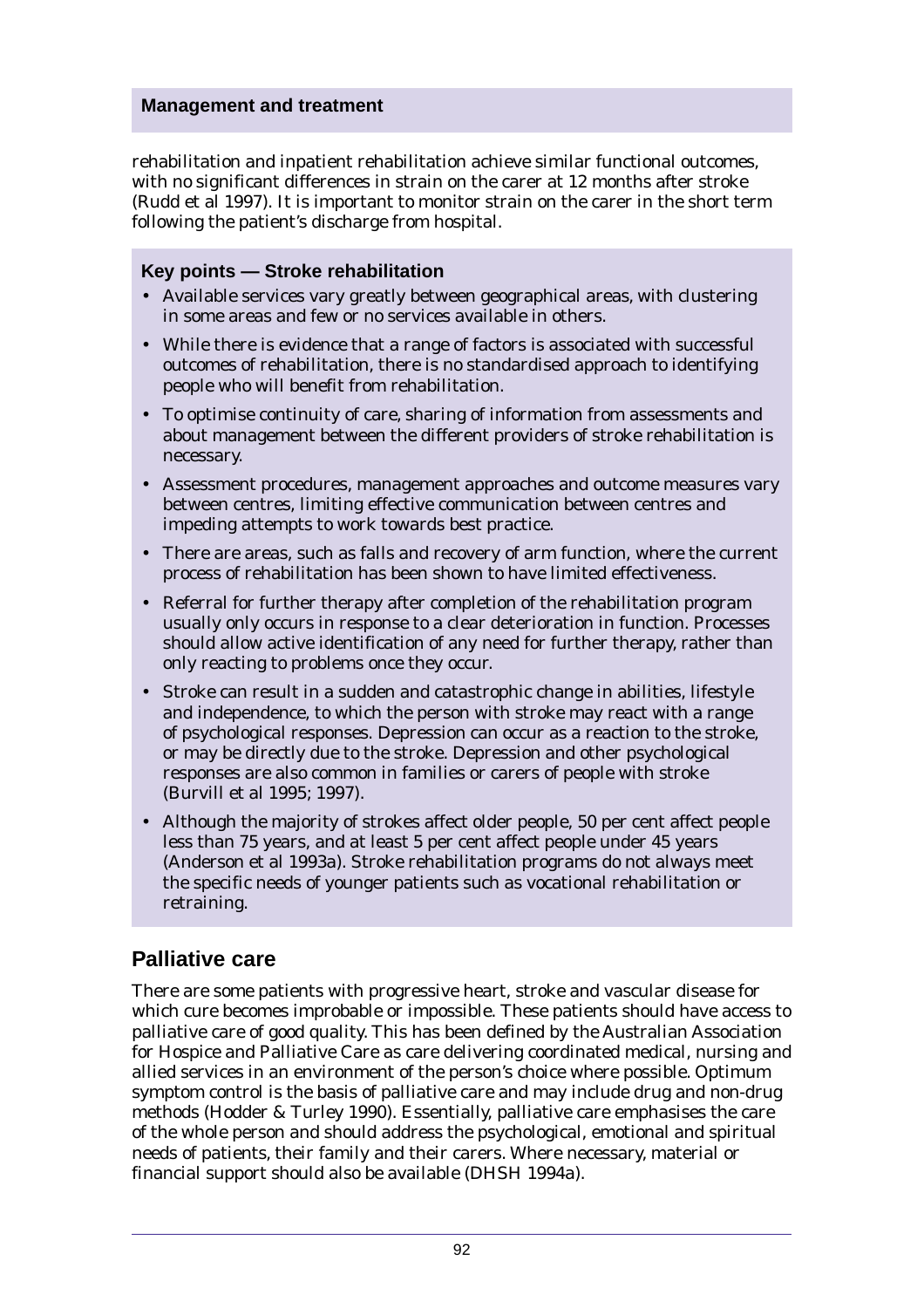# **4.3 Current approaches to treatment and secondary prevention**

As discussed in Chapter 3, there is a growing focus on intersectoral collaboration in Australian heath care. The integration of services is especially important in the management of heart, stroke and vascular disease to ensure continuity of care and the best possible outcomes. This section discusses provision of services by Commonwealth, State and Territory health departments, general practitioners and nongovernment and community organisations, and also describes a range of activities in specific areas.

# **Government policies and approaches**

### **Medical Benefits Scheme/Pharmaceutical Benefits Scheme**

In 1997–98, the Australian Health Technology Advisory Committee (AHTAC) undertook reviews of coronary stenting and ambulatory blood pressure monitoring (AHTAC 1997a, 1997b), and also developed guidelines on workforce and planning for acute cardiac interventions (AHTAC 1994). The Medicare Services Advisory Committee (MSAC) has now been established to strengthen evidence-based decision making for the inclusion of new items on the Medicare Benefits Schedule (MBS). Under this measure, new and emerging technologies and procedures will be assessed in terms of their safety, clinical effectiveness and cost-effectiveness.

The Commonwealth's initiatives in assessing new (and older) pharmaceutical technologies used in the management of heart, stroke and vascular disease are coordinated through the PBS listing process and focus on Pharmaceutical Benefits Advisory Council (PBAC) assessment of evidence and cost-effectiveness. In 1997–98 a government-initiated review investigated PBS expenditure on cardiovascular drugs. PBAC has also convened national consensus conferences on the management of high cholesterol and of high blood pressure.

## **Coordinated Care Trials**

An example of the trend towards intersectoral collaboration is Commonwealth collaboration with States and Territories in the Coordinated Care Trials, which are designed to explore better ways of providing for chronically ill people who have a continuing need for a range of health and community services. This approach is particularly relevant to heart, stroke and vascular disease as it is chronic, often present in combination with other problems such as diabetes, and services can be poorly coordinated. The Commonwealth and States have pooled the funds they would otherwise spend on health and community services, for participants in each trial. A care coordinator is responsible for developing a care plan, together with the patient and their general practitioner (in some cases the care coordinator is the general practitioner), and then using the funds pool to buy the different services outlined in the care plan.

### **NHMRC guidelines for clinical practice**

The NHMRC has produced clinical practice guidelines, and consumer and general practitioner guides, on coronary heart disease (NHMRC 1996a; 1996b) and on stroke (NHMRC 1997a; 1997e; 1997f). The NHMRC updated and adapted for use in Australia the unstable angina guidelines of the United States Agency for Health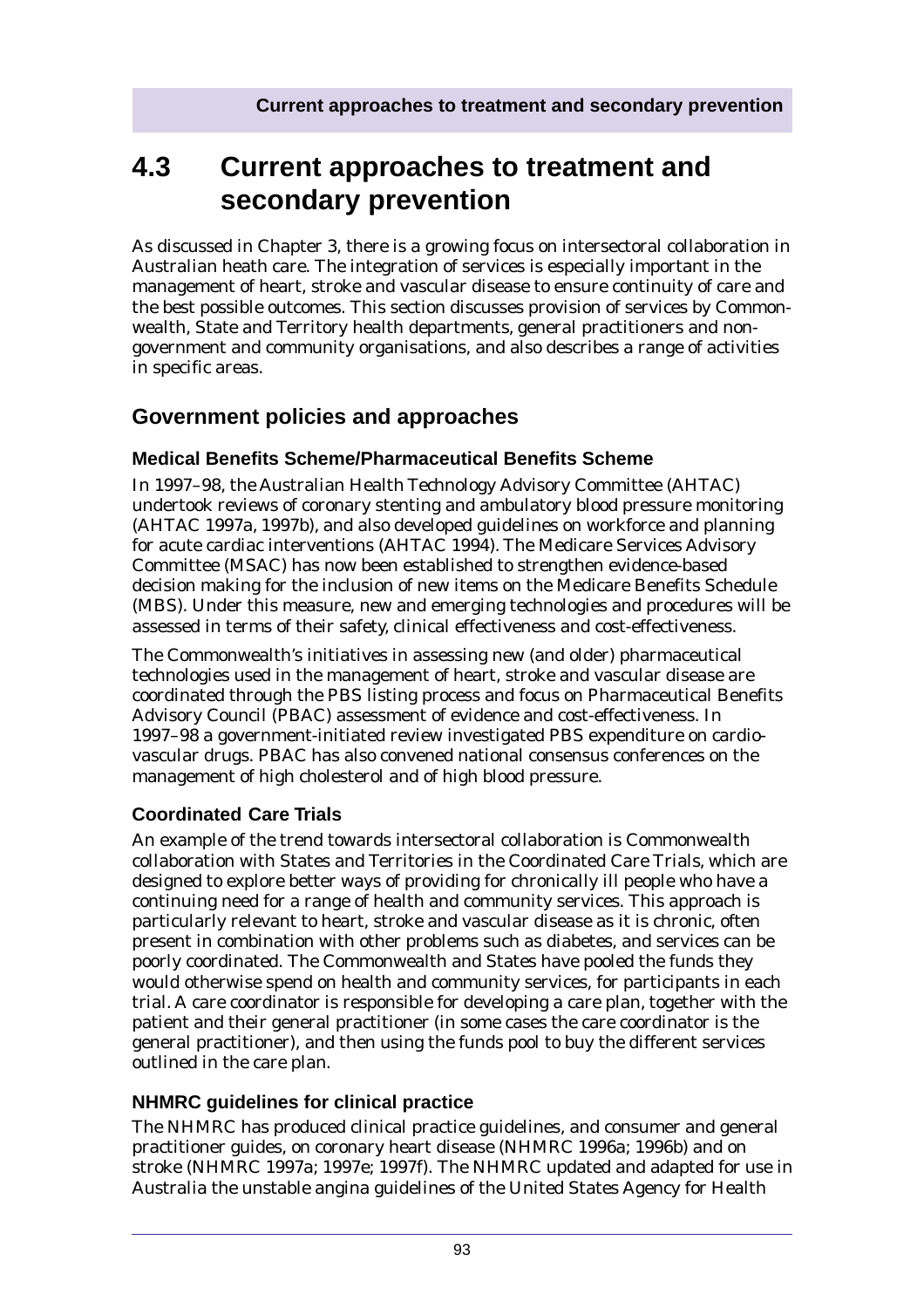Care Policy and Research (NHMRC 1997g; 1997h). The NHMRC is also developing partnerships with organisations such as the NHF and professional colleges to facilitate the uptake of evidence-based health advice and practices.

The Health Advisory Committee of the NHMRC has developed *A Guide to the Development, Implementation, and Evaluation of Clinical Practice Guidelines* (NHMRC 1998), to assist external organisations such as professional colleges and peak bodies to develop guidelines for NHMRC endorsement. International collaborations would also facilitate development and adaptation of guidelines, and enable appropriate ongoing surveillance of published research to ensure such guidelines remain current.

Little is known about the impact of guidelines on use rates, health outcomes or costs. Infrastructure for the dissemination and implementation of clinical practice guidelines is fundamental to their success. The Department of Health and Aged Care (HEALTH) is funding a development project that involves clinicians to investigate, develop and implement models for an evidence-based practice approach to clinical guideline development and application. Health is also seeking ways to use information technology to inform consumers about treatment options and the progress of their care.

# **General practice and secondary prevention**

The role of general practitioners in secondary prevention is particularly important, given the difficulties people with established heart, stroke and vascular disease have in maintaining a healthy lifestyle (Campbell et al 1998; Pearson & Fuster 1996; Moher & Weston 1997). General practitioners play an important part in reinforcing lifestyle changes such as smoking cessation, regular physical activity and good nutrition as well as controlling high blood pressure and high cholesterol. General practitioners can also reinforce patient compliance with medications such as aspirin or beta blockers. This requires regular and structured follow-up by the general practitioner and is enhanced by reminder systems that prompt high-risk patients to return for review of their risk factors. Such systems are currently being evaluated in a number of trials.

The Cardiovascular Disease Alliance is a collaboration to improve general practice activity in treatment and rehabilitation. It comprises the Integration SERU of the Divisions of General Practice, the NHF (New South Wales Division) and the Pharmaceutical Partnership and is developing the following:

- a guide to currently accepted practice for Divisions addressing cardiac rehabilitation and treatment;
- draft sets of outcomes and indicators for Divisional programs in cardiac rehabilitation and treatment;
- case studies of how Divisions have tackled cardiac rehabilitation programs;
- production of a draft guide on developing Divisional shared-care programs in cardiac rehabilitation and the management of heart disease and stroke;
- a compilation of existing heart, stroke and vascular disease audits; and
- a Divisions database for patients with heart, stroke and vascular disease and diabetes which provides reminders to patients and general practitioners, audit data to health professionals on their quality of care against clinical management guidelines and data for evaluating the impact of programs on patient outcomes.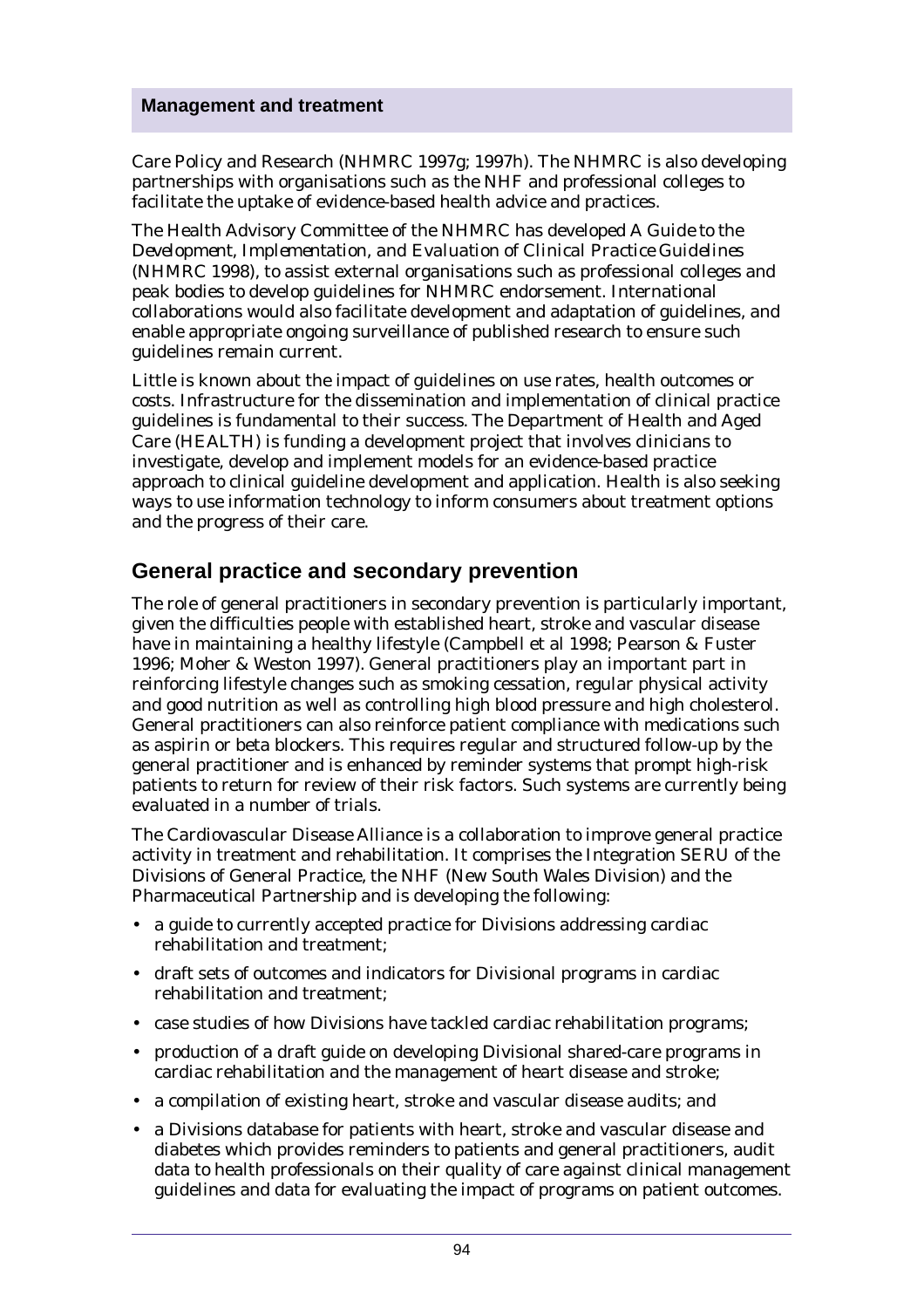# **Community and non-government organisations**

*Heart Support-Australia* (HSA) is a national, volunteer support organisation for heart patients and their families that works in collaboration with Divisions of General Practice, area health services, community health and hospitals, Cardiomyopathy Association, Heart Children and Diabetes Australia. HSA services complement formal rehabilitation programs. Through positive role modelling and peer support, HSA aims to encourage the maintenance of secondary prevention programs and compliance with medical advice, and enhance quality of life for patients and their families.

The *Australian Cardiac Rehabilitation Association* (ACRA) represents a network of health practitioners throughout Australia, delivering cardiac rehabilitation services to patients admitted to hospital with an acute coronary syndrome or undergoing revascularisation. In addition, ACRA prepares practical guidelines for health professionals for the delivery of cardiac rehabilitation services — a practitioners' guide to cardiac rehabilitation is scheduled for publication in 1999.

The *National Heart Foundation* provides guidelines and policy advice as well as Australia-wide support and resources for the planning, implementation and evaluation of cardiac rehabilitation programs.

The *Heart Research Centre*, based in Melbourne, conducts research locally into cardiac rehabilitation. It has developed *Best Practice Guidelines for Cardiac Rehabilitation and Secondary Prevention* (Goble & Worcester 1999).

The *National Stroke Foundation* is currently undertaking a cost-benefit analysis of stroke morbidity and mortality to identify areas for investment that would simultaneously improve health outcomes and reduce national health costs over the long term. The project aims to develop a model to enable the likely impact of various policy initiatives to be assessed at a strategic level.

The *Brain Foundation* has initiated several programs aimed at improving support for people affected by stroke and their carers and providing education on stroke for general practitioners and for carers of people affected by stroke.

*Patient support groups* can play an important role in redressing access inequities and under-resourcing, particularly in rural areas. As well as HSA referred to above, there are a number of other groups including the Open Heart Association, the Cardiomyopathy Association, and Heart Beat (in Victoria, South Australia and Tasmania).

# **Current activities in treatment, secondary prevention and rehabilitation in Australia**

The Commonwealth and States and Territories, sometimes in collaboration with health and community organisations, have undertaken many programs that aim to improve services. This section is representative of the scope of activity in this area and is not meant as a comprehensive list of all programs in this country.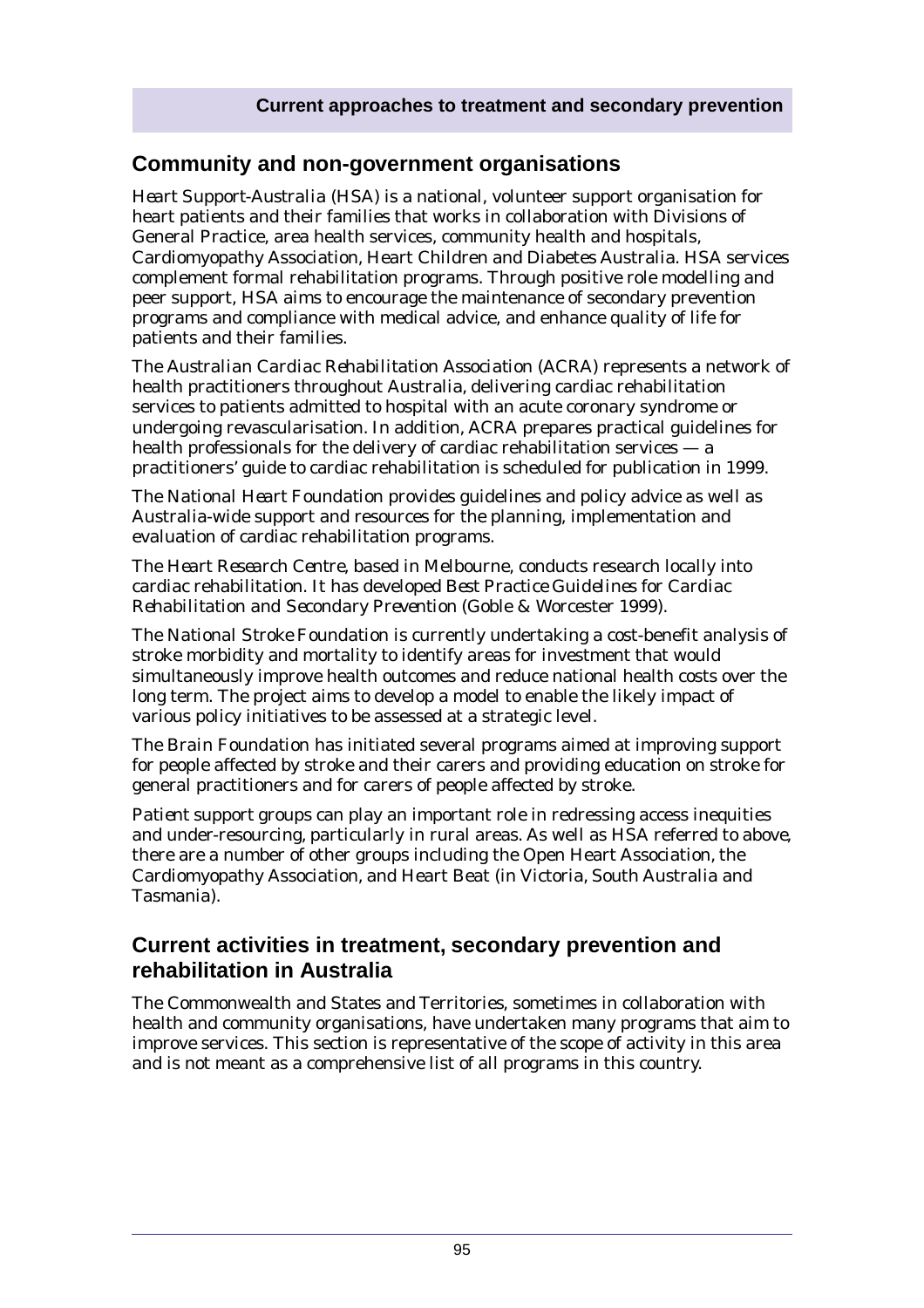### **Emergency treatment**

- The Commonwealth medical emergency team model offers a systems approach to emergencies in hospitals replacing existing cardiac arrest teams. It involves identifying seriously ill and at-risk hospital patients using hospital-wide criteria followed up by rapid and appropriate management of these patients.
- An emergency medical response pilot has been established in Victoria to determine whether the simultaneous dispatch of both Metropolitan Fire Brigades Board and Metropolitan Ambulance Service resources to cases of suspected cardiac arrest will lead to more rapid defibrillation.
- The Survival 2001 initiative in Victoria will develop community emergency response teams in isolated or difficult to access areas and/or in areas of steady population growth; develop a targeted community training program in CPR; and evaluate different community emergency response and CPR service delivery models and their overall program outcomes.
- The Queensland Rural Divisions Coordinating Unit has collaborated with the NHF and St Andrew's Hospital to produce a broadcast on cardiac emergencies. This project was supported by the Rural Health Education Foundation and has utilised satellite viewing sites in both public and private hospitals.

### **Management**

- The Commonwealth's National Hospital Demonstration Program via Royal Hobart Hospital is establishing clear admission criteria and placing patients on the appropriate clinical pathway to standardise the care process. Chest pain, unstable angina and heart attack pathways have been developed.
- The Care Net Illawarra Coordinated Care Trial in New South Wales involves people with a cardiovascular condition referred by their general practitioner. The Trial has developed 'prompt sheets' to aid care coordinators in the development of care plans, with a focus on heart, stroke and vascular disease as the first of the top six categories of disease to target.
- The Congestive Heart Failure and Rehabilitation Management (CHARM) Study in New South Wales is a pilot study to develop and implement a best-practice program for the management of congestive heart failure, both within hospital and in the community after discharge, based on current best evidence.
- The NSW Health Department has developed implementation strategies for national guidelines for thrombolysis for heart attack and for unstable angina in collaboration with the NHF (New South Wales Division). As well, the implementation of a summary version of the NHMRC unstable angina guidelines (NHMRC 1997g) is being evaluated in collaboration with the Centre for Clinical Epidemiology and Biostatistics.
- Guidelines on prevention and management of stroke (NSW Stroke Working Group 1999a; 1999b) have been developed, primarily for general practitioners. As well, the New South Wales Stroke Expert Working Group was established to advise NSW Health on the development of policies and strategies for stroke prevention and management, and provide a broad framework for the development of local strategies.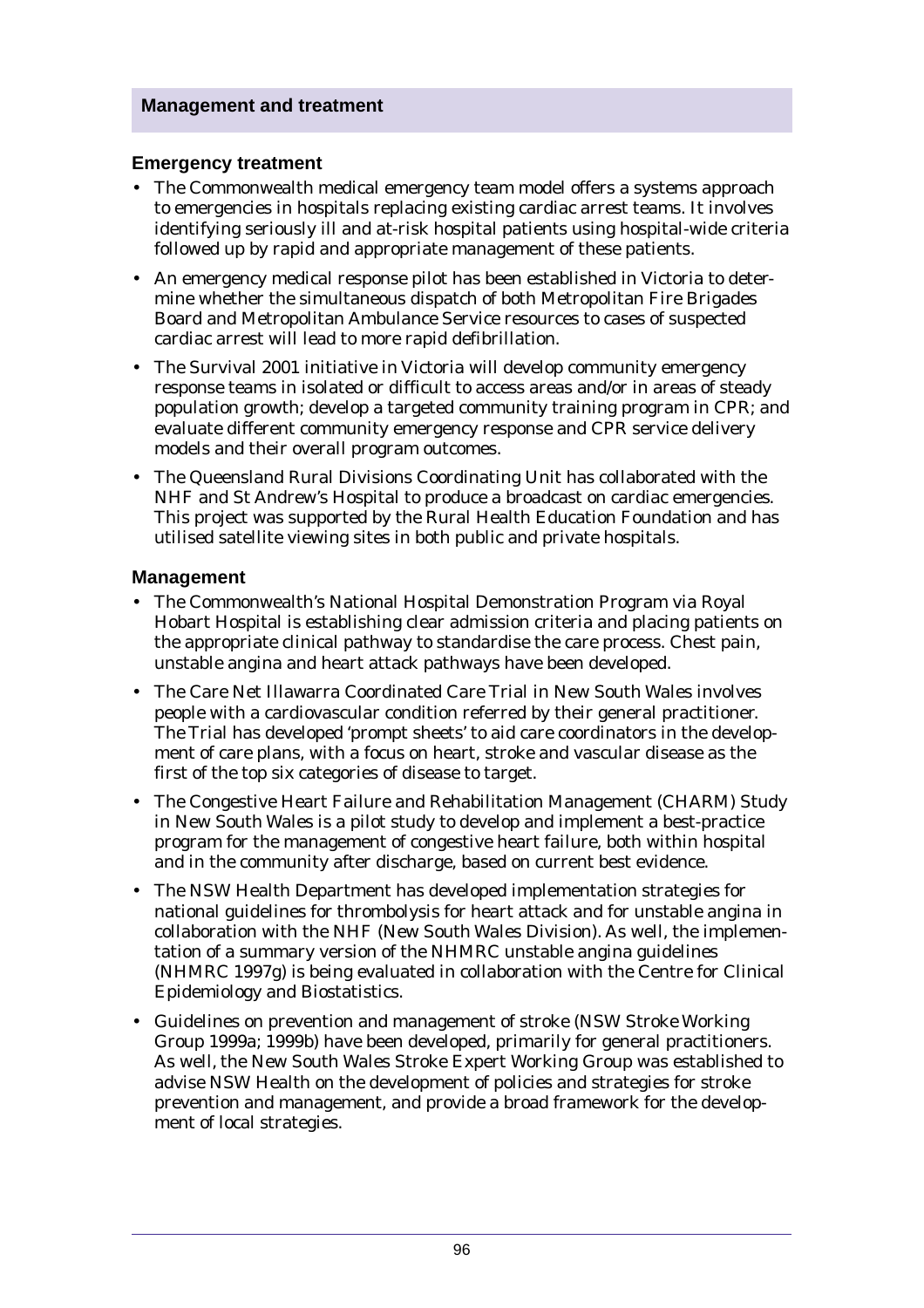### **Current approaches to treatment and secondary prevention**

- An audit package for carotid endarterectomy has been developed and will be piloted (retrospectively) in all major centres, with the collaboration of over 36 hospitals and 48 clinicians within New South Wales. The first prospective State-wide audit of carotid endarterectomy will occur over the next 12 months. A stroke audit package, including a population-based service audit and a clinical audit is also under development in New South Wales.
- In 1996 a Victorian Stroke Strategy Taskforce was established jointly by the State Department of Human Services and the National Stroke Foundation. The Taskforce produced an overview of the impact of stroke and a review of key services in the State. At the same time, a major project aimed at evaluating the benefits and critical elements of hospital stroke units was funded. Community education on stroke prevention and carer support have been addressed through a number of projects, with particular focus on rural issues, ethnic communities and the role of general practitioners.
- The National Stroke Foundation has initiated a two-year study into costeffective stroke care in Victoria. The study will prospectively collect comparative data from three Victorian hospitals with different methods of acute stroke management, with the aim of defining costs and benefits of different approaches to stroke care.
- The Brain Foundation Victoria is developing a Stroke Resource Guide for general practitioners to assist them in their management of the care of stroke patients.
- The West Moreton Cardiovascular Outcomes Project in Queensland, a collaboration between public and private hospitals, community health, public health and the Division of General Practice, aims to improve cardiovascular outcomes for its population (which has higher rates of heart, stroke and vascular disease than the State average). The project also aims to analyse the acute management of acute coronary heart disease and secondary prevention measures.
- A clinician-initiated study examining clinical outcomes and self-assessed health status for coronary bypass surgery patients is being conducted at the Prince Charles Hospital in Queensland.
- In South Australia, new models of care will be developed from knowledge and experience gained from the Coordinated Care Trials. Two projects, Heartplus and Aged Care, focus on people with heart, stroke and vascular disease, and involve Regional Demonstration Units, general practitioners, eligible patients, service coordinators, carers and other consumers, service providers and evaluation staff. HealthPlus has also developed practice guidelines for managing congestive heart failure.
- In Western Australia, the State Government supplied funds for new, world-class facilities at Fremantle Hospital which will provide patients with a continuity of care that was previously not possible for the people of Fremantle.
- Royal Perth's 12-bed stroke unit was the first purpose-built stroke treatment facility in Australia. In a recent randomised trial, patients treated in the stroke unit were found to have significantly better outcomes than those who were not.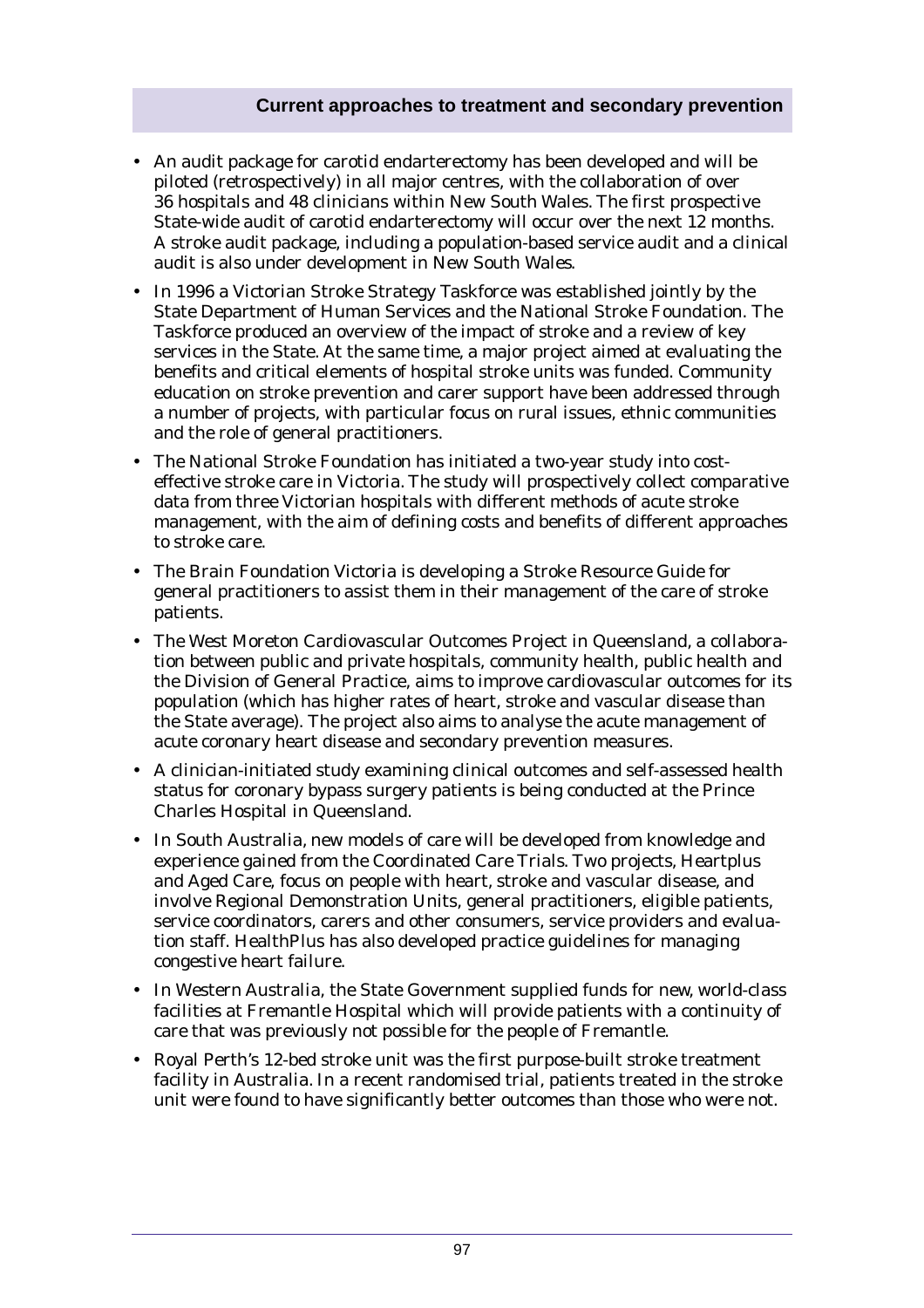- In the Northern Territory, standard treatment protocols for chronic conditions have been developed as part of the Tiwi and Katherine West Coordinated Care Trials. These are being introduced in community health and specialist services and are of particular benefit in remote communities, where lack of onsite medical services and high staff turnover hinder continuity of care.
- Multi-disciplinary programs are in place at the three public hospitals in Tasmania to target patients who have undergone cardiac surgery.

### **Secondary prevention and rehabilitation**

- Hunter on the Move is a demonstration project jointly coordinated by Cardiovascular Medicine, John Hunter Hospital and the Hunter Division of the NHF (with funding from NSW Health). The project aims to improve the availability of appropriate community-based physical activity programs for people with known heart disease and those at high risk of heart disease.
- The New South Wales State Department of Health has developed policy standards for cardiac rehabilitation to provide further support for consistent delivery of evidence-based services (Schacht et al 1997).
- The Hunter Outpatient Cardiac Care Study is a collaborative project using a prospective design to determine which patients are referred to outpatient rehabilitation following a cardiac-related hospital admission. The NSW Health Policy Standards for Cardiac Rehabilitation currently being developed will be used to determine eligibility for attendance.
- The Consumer Information Resources Project is a qualitative research project in New South Wales addressing the support and information needs of people following stroke and their carers.
- A coordinated set of activities aims to enhance Victoria's network of cardiac rehabilitation and secondary prevention programs. The initial target of every hospital providing cardiac treatment offering access to a phase II rehabilitation program was met in 1997. Further work is now being undertaken to develop best-practice guidelines, establish data systems to monitor participation levels and create program evaluation tools. A State-wide forum to develop a coherent strategy on cardiac rehabilitation was held in late 1997.
- Through the Victorian Carers Initiative, the Brain Foundation has been funded to provide specialist carer support and respite to people living in Eastern Melbourne affected by stroke, and is coordinating a State-wide carer education program for carers of people affected by stroke (and other neurological conditions).
- The Queensland Division of the NHF is developing a manual for rural and remote health workers in cardiac rehabilitation and secondary prevention.
- Health Promotion staff from the Flinders Medical Centre in South Australia trialed a new approach to long-term community-based cardiac rehabilitation. Patients with unstable angina were invited to develop their own rehabilitation. Social support was found to be a vital component. Gentle physical activity of appropriate intensity was established on a regular basis, even among older participants, resulting in considerable functional improvement. A self-managed support group now exists. Results from this study show reduced re-admission to hospitals.